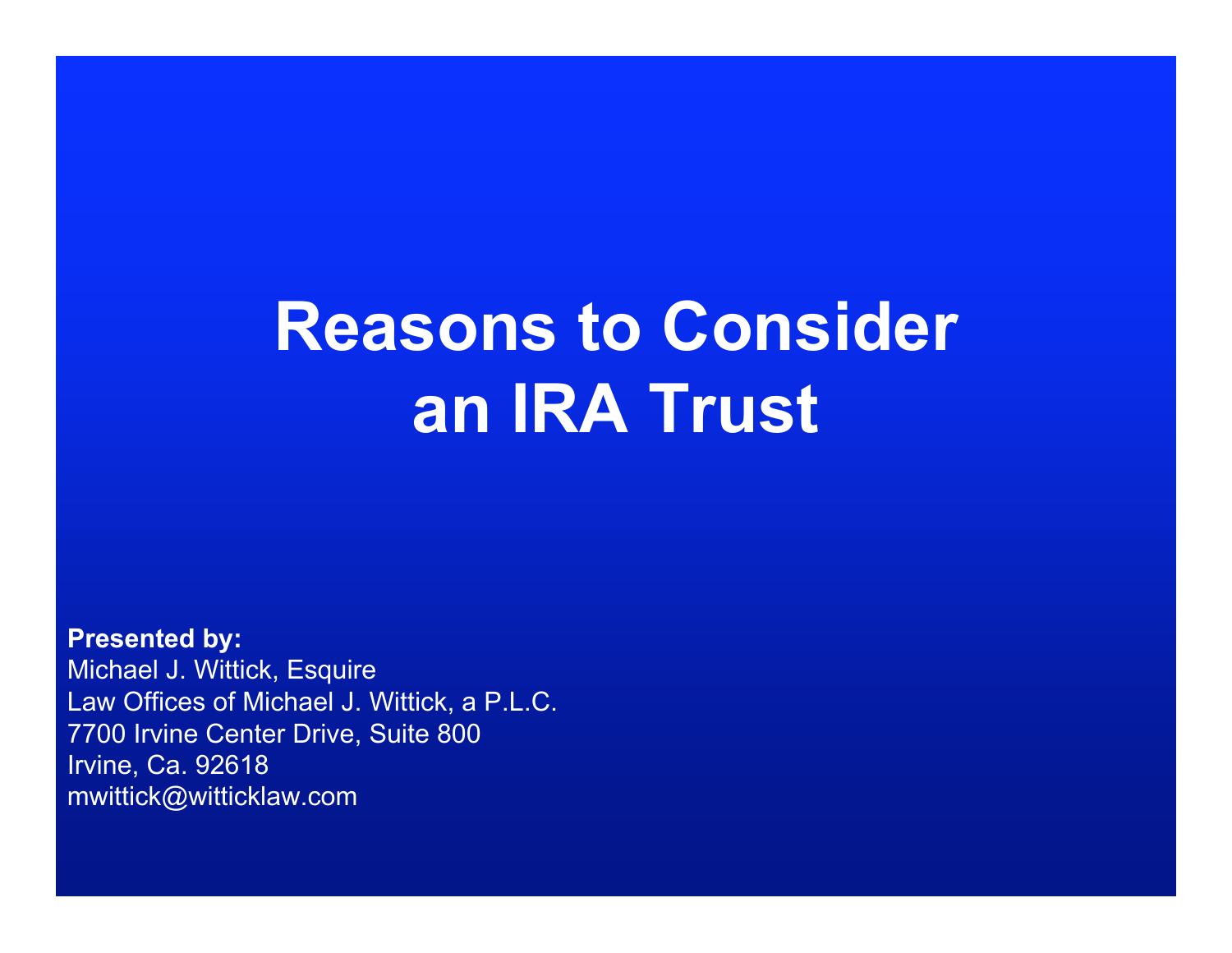# Why Retirement Distribution Planning is Important

*Two important reasons* that retirement distribution planning must be mastered :

- Mezzullo estimates that "qualified retirement benefits, IRAs, and life insurance proceeds may constitute as much as 75 to 80 percent of the *intangible wealth of most middle-class intangible wealth of most middle-class Americans Americans*."\*
- The law makes retirement benefits subject to *estate AND income taxes at death AND income taxes at death*.

 **\* L. Mezzullo, Mezzullo,** *An Estate Planner An Estate Planner's Guide to Qualified Retirement Plan s Guide to Qualified Retirement Plan* **Benefits** (ABA Publications, 3<sup>rd</sup> ed. 2002) at 1.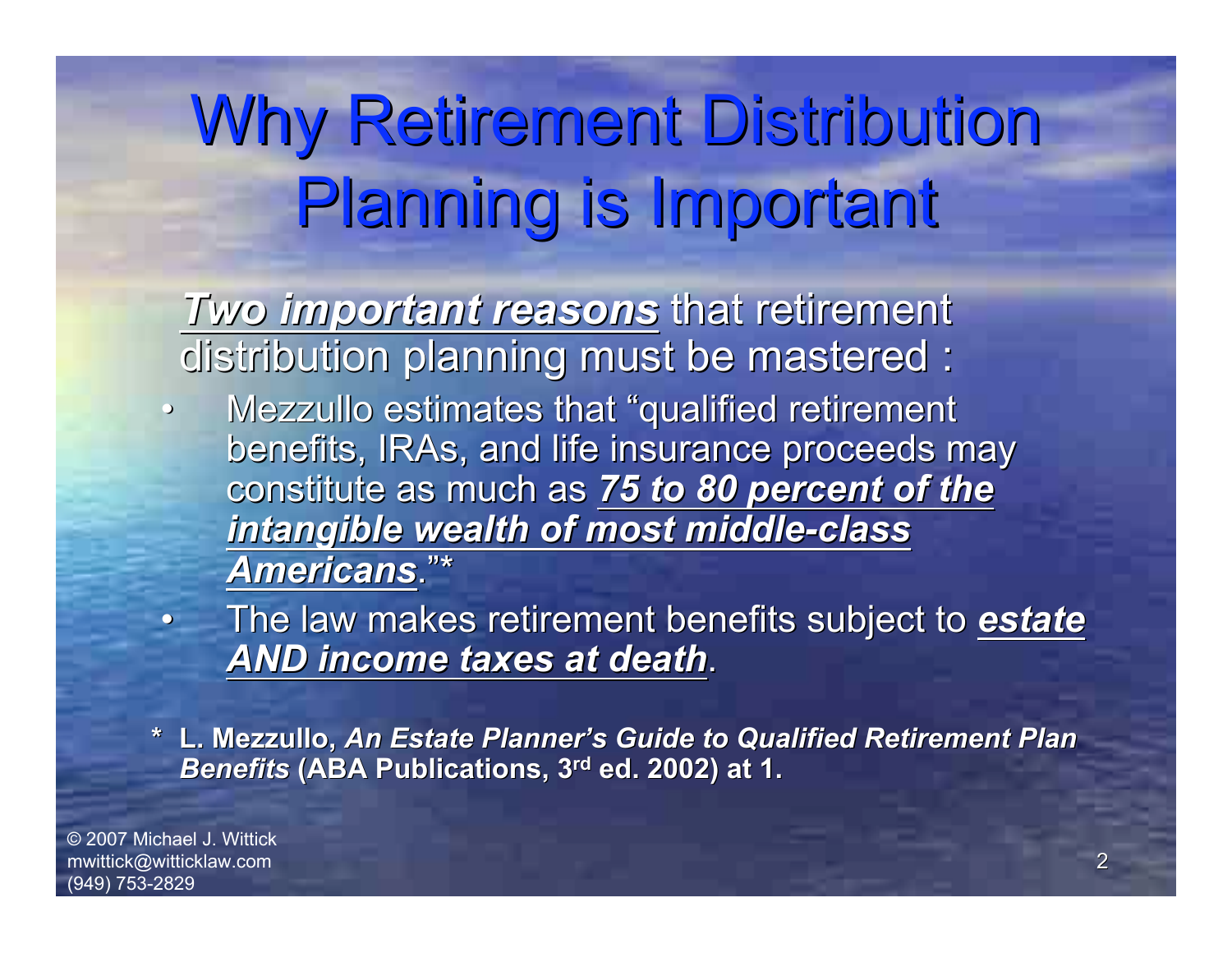# Why Retirement Distribution Planning is Important



#### **Potential tax exposure to IRA without planning**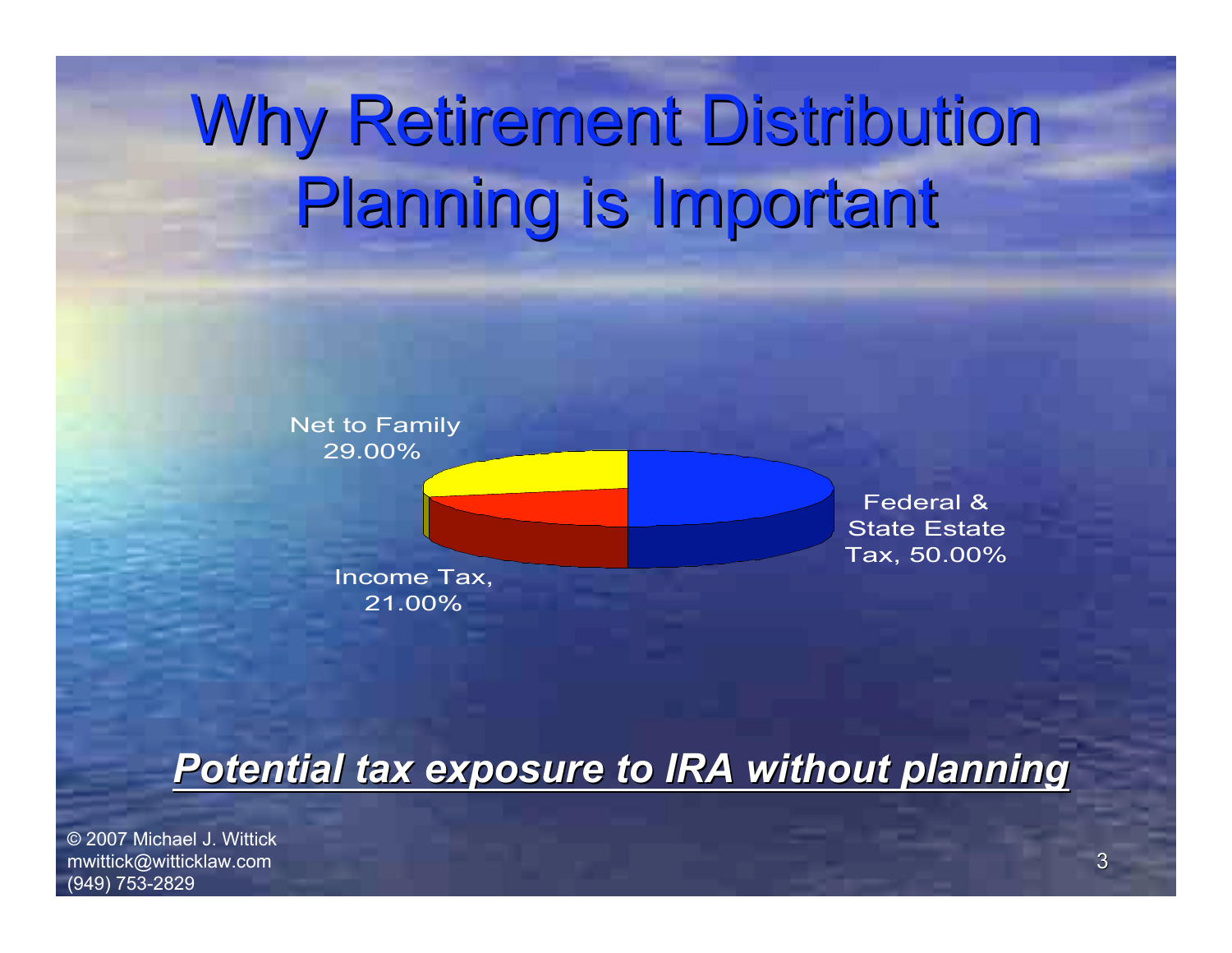## Goals of Retirement Distribution Planning are Important

- So, because the IRA or qualified plan is the *largest asset of the estate largest asset of the estate* :
	- to *minimize federal estate tax minimize federal estate tax* , we want to , we want to *Maximize use of Unified Credit Maximize use of Unified Credit*
	- to *minimize income tax minimize income tax*, we want to k , we want to keep the eep the money growing tax free in the IRA as long *as possible as possible* before distributions and avoid before distributions and avoid cashing in at death and thereby "stretch out" tax deferral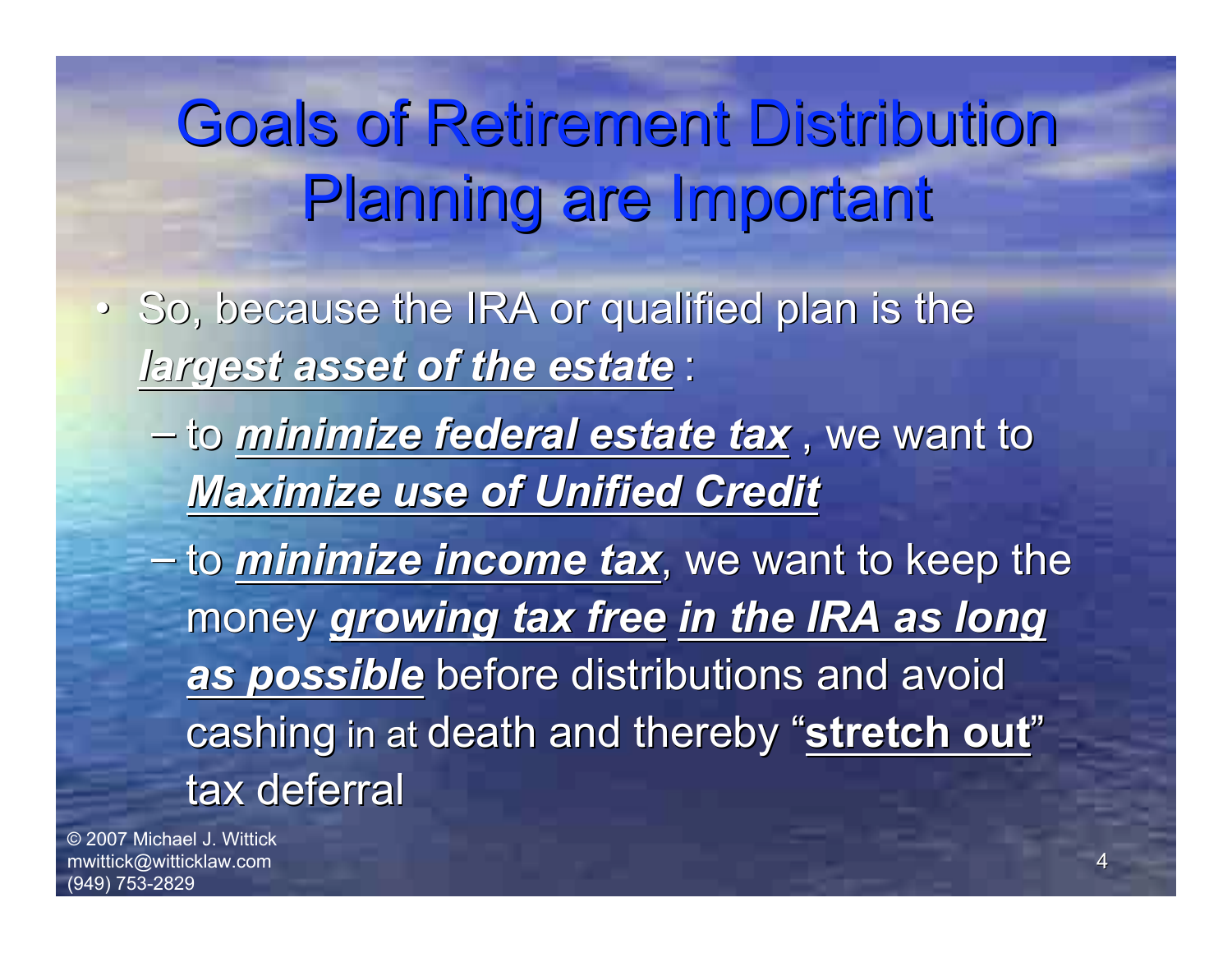Goals of Retirement Distribution Planning are Important

- We also want to : We also want to :
	- $-$  Coordinate the beneficiary designation with the estate plan under will or revocable trust to *insure the benefits go to intended recipients the benefits go to intended recipients*
	- *Protect from creditors Protect from creditors*, lawsuits, divorce, , lawsuits, divorce, bankruptcy, mismanagement, govt. benefit recovery
	- Consider the perceived need of surviving spouse (roll over ? May not need ? )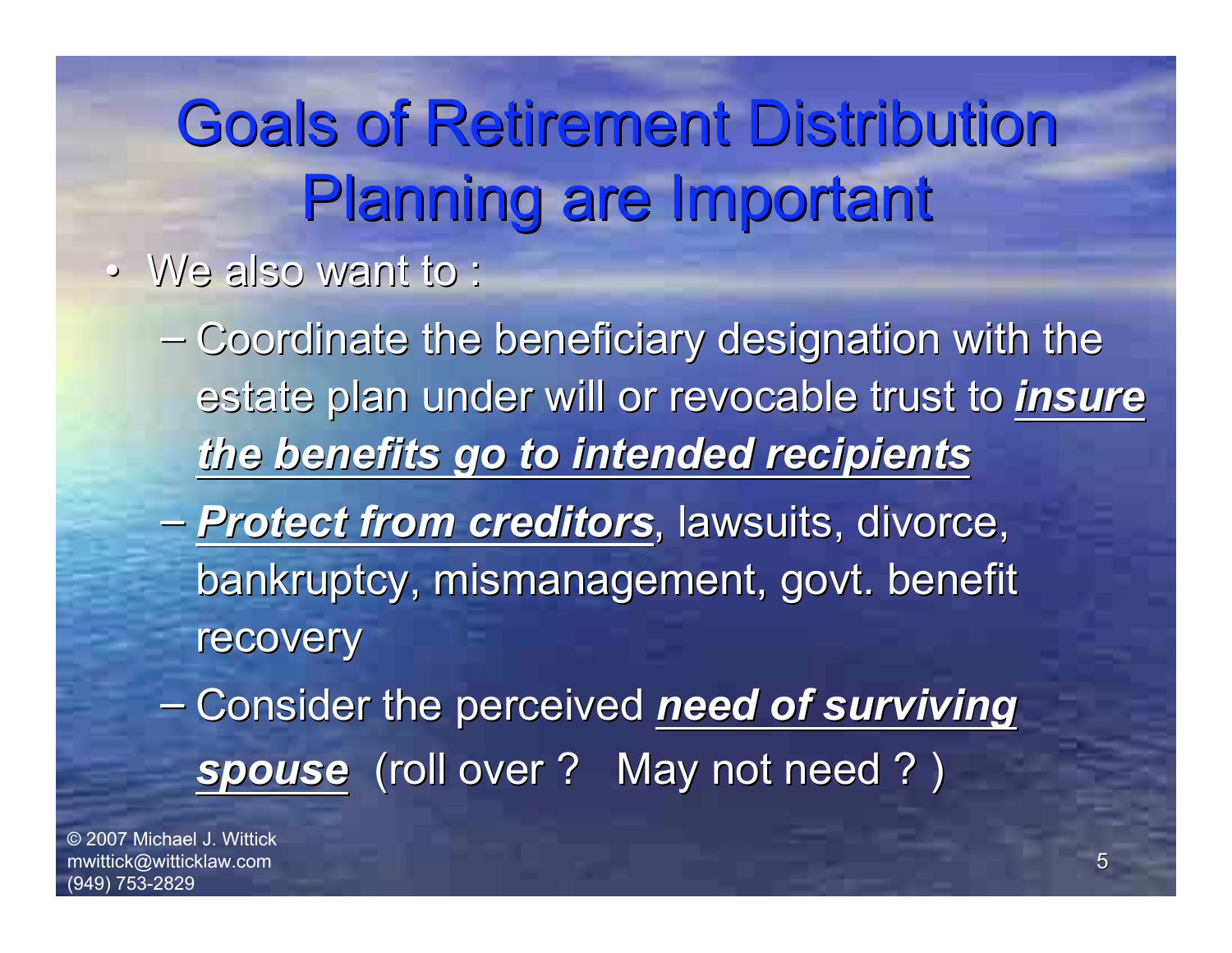# Point: Virtually every owner of an IRA worth more than \$300,000 should want protection from (1)taxes (1)taxes and (2) creditors creditors or mismanagement mismanagement but *what is the best way to accomplish accomplish those goals* ?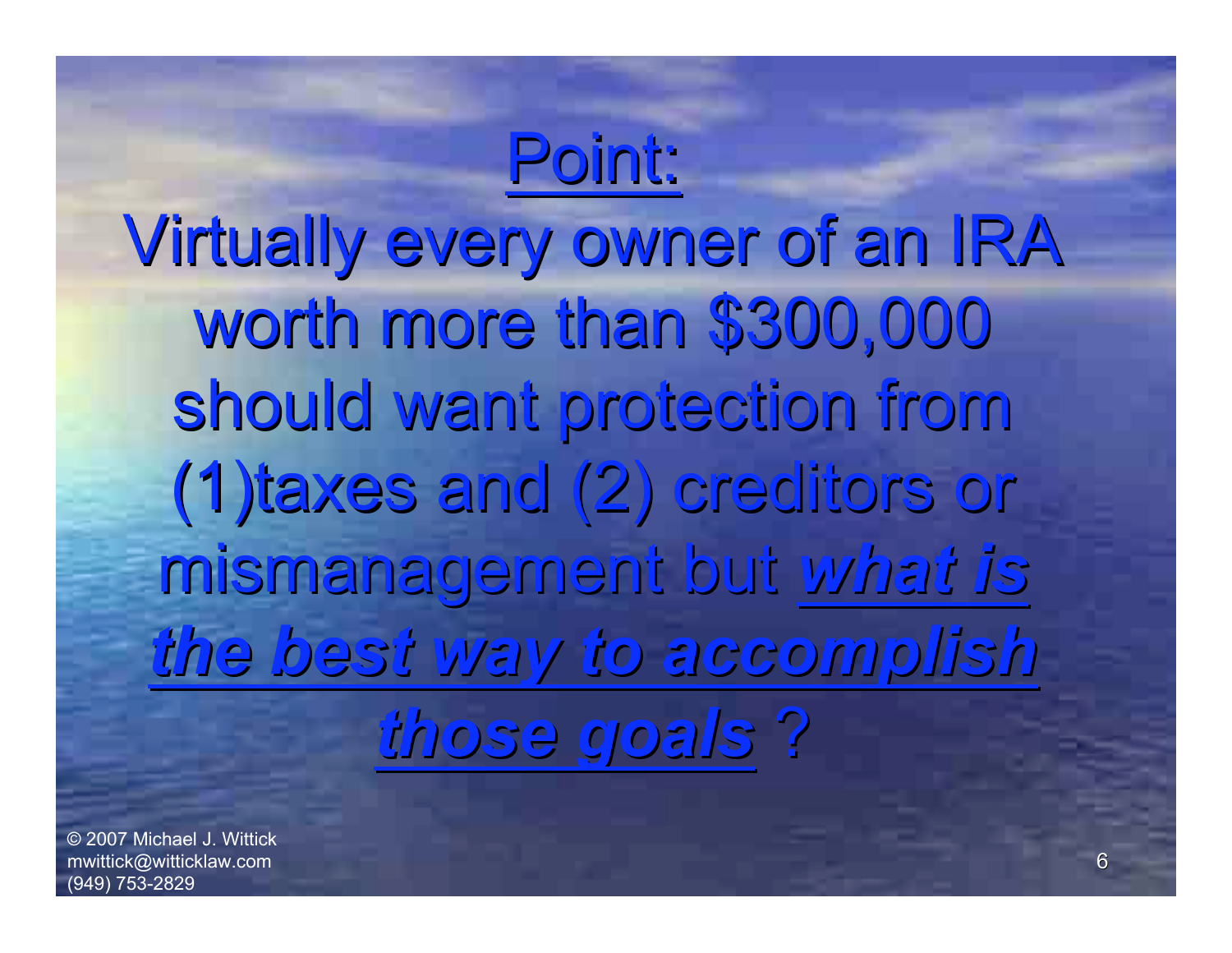**Trust** *INCOME TAX INCOME TAX* **Planning Planning Opportunity # 1 Opportunity # 1 Opened by the IRS Final Required Minimum Opened by the IRS Final Required Minimum Distribution ( Distribution ("RMD") Regulations Under IRC ) Regulations Under IRC §401(a)(9), 401(a)(9), effective 1/ 1/ 2003 effective 1/ 1/ 2003**:

1) Mon-spouse beneficiary could then "stretchout" RMDs over a much longer period – Utilizing his or her *own life expectancy* – The *power of tax-free compounding power of tax-free compounding* - incredible numbers

> • Compounding takes place not only after the owner's death, but even while alive and taking RMDs!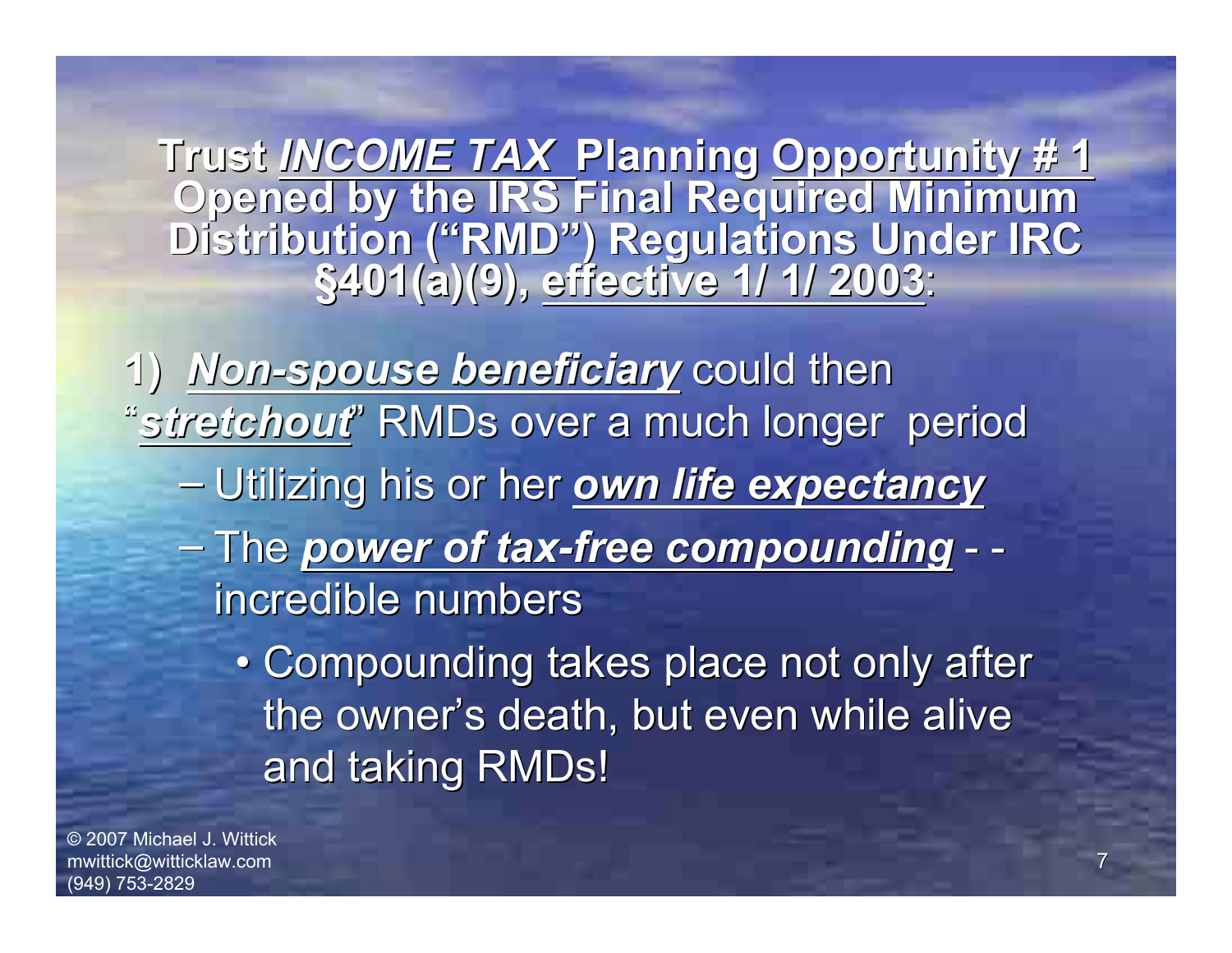## Stretch IRA Assumptions

|           | <b>Parent's Current Age</b>                        | 65        |
|-----------|----------------------------------------------------|-----------|
| $\bullet$ | Assumed Age of Death                               | 84        |
| $\bullet$ | <b>Child's Current Age</b>                         | 35        |
| $\bullet$ | <b>Assumed Age of Death</b>                        | 84        |
| $\bullet$ | <b>Grandchild's Current Age</b><br>born in 5 years | $-5$      |
| $\bullet$ | <b>Assumed Age of Death</b>                        | 84        |
|           | <b>• IRA Balance</b>                               | \$250,000 |
| $\bullet$ | <b>IRA Growth Rate (Pre-Tax)</b>                   | 6.00%     |
| $\bullet$ | <b>Outside Account Balance</b>                     | $S - 0 -$ |
| $\bullet$ | <b>Outside Account Growth Rate (After-Tax)</b>     | 4.00%     |
| $\bullet$ | <b>Income Tax Rate</b>                             | 25%       |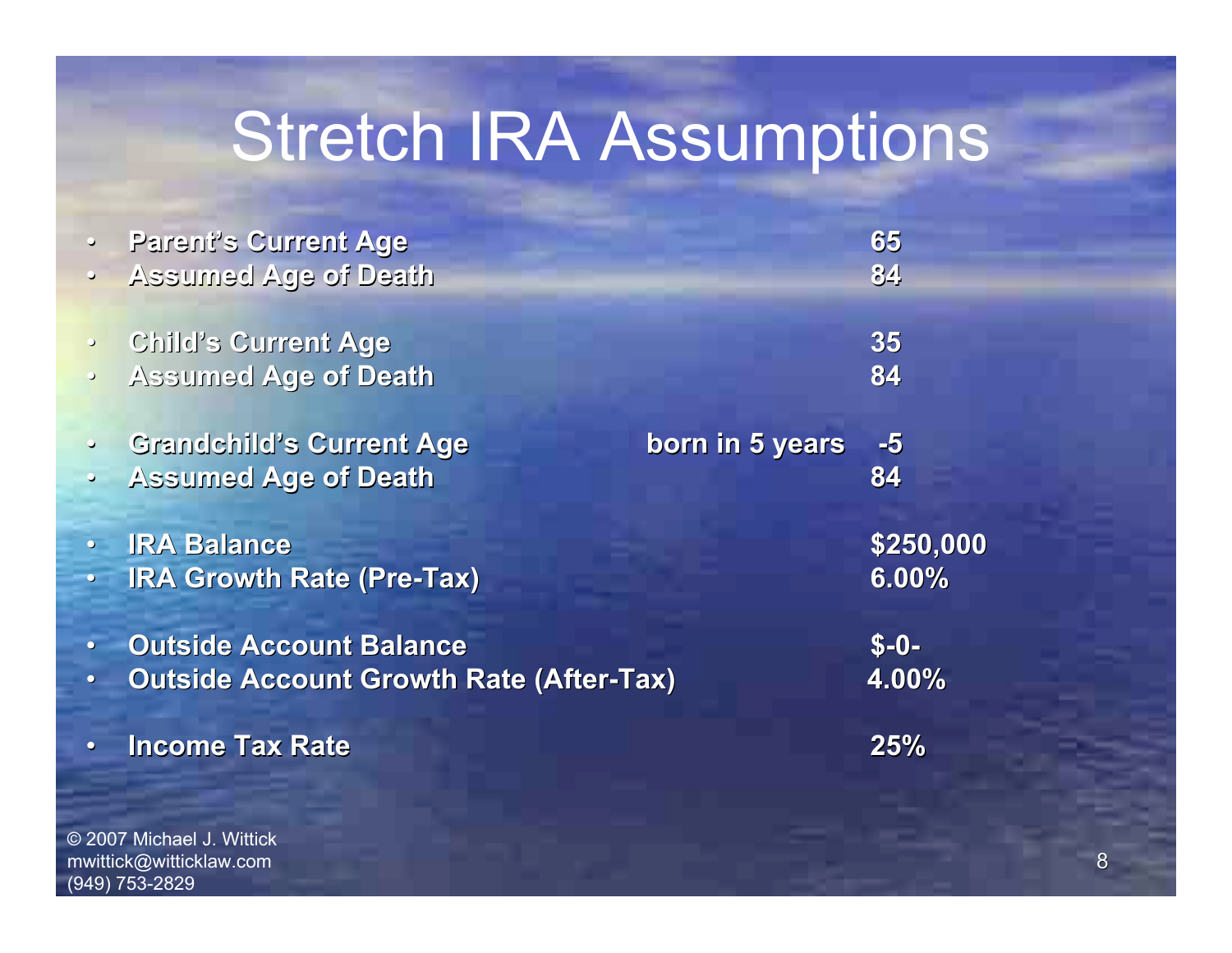# Stretch IRA Example #1 (*IRA Payable to Child*)

|                 | Age |     | <b>RMD</b> |               | <b>Beginning</b>  |                    | <b>Required</b>    |                       | Growth                    | <b>Ending</b>     |                           | <b>Outside</b> |                           |           |                           |             |
|-----------------|-----|-----|------------|---------------|-------------------|--------------------|--------------------|-----------------------|---------------------------|-------------------|---------------------------|----------------|---------------------------|-----------|---------------------------|-------------|
| Yr              | P   | C   | GC         | <b>Factor</b> |                   | <b>IRA Balance</b> |                    | <b>Distribution</b>   |                           | 6.00%             | <b>IRA Balance</b>        |                | <b>Account</b>            |           | <b>Total</b>              |             |
|                 | 65  | 35  | $-5$       |               | S                 | 250,000            |                    |                       |                           | \$15,000          | S                         | 265,000        | S                         | ш         | hб                        | 265,000     |
|                 | 69  | 39  | $-1$       |               | S                 | 315,619            | S                  | $\blacksquare$        |                           | \$18,937          | S.                        | 334,556        | $\boldsymbol{s}$          | ш         | ГŌ                        | 334,556     |
|                 | -74 | 44  | 4          | 23.8          | S                 | 361,066            | S                  | (15, 171)             |                           | \$20,754          | S                         | 366,649        | $\boldsymbol{s}$          | 55,223    |                           | 421,873     |
| 15              | 79  | 49  | 9          | 19.5          | \$                | 382,786            | S                  | (19, 630)             |                           | $\sqrt{$}$ 21,789 | S                         | 384,945        | $\boldsymbol{s}$          | 139,195   |                           | 524, 141    |
| 20              | 84  | 54  | 14         | 15.5          | \$                | 383,815            | $\boldsymbol{s}$   | (24, 762)             |                           | \$21,543          | $\boldsymbol{\$}$         | 380,596        | $\mathbf{\$}$             | 260,984   | $\boldsymbol{\mathsf{s}}$ | 641,580     |
| 30              | 94  | 64  | 24         | 20.6          | $\boldsymbol{\$}$ | 447,499            | S                  | $(21, 723)$ \$ 25,547 |                           |                   | $\boldsymbol{\$}$         | 451,322        | $\boldsymbol{s}$          | 536,085   |                           | 987,408     |
| 40              | 104 | 74  | 34         | 10.6          | \$                | 412,372            | $\boldsymbol{s}$   | (38, 903)             |                           | \$22,408          | S                         | 395,877        | $\mathbf{s}$              | 1,061,743 |                           | ,457,620    |
| 50 <sup>°</sup> | 114 | 84  | 44         | 1.0           | \$                | 41,802             | \$                 | $(41,802)$ \$         |                           | ×,                | \$                        | $\blacksquare$ | \$                        | 2,031,054 |                           | \$2,031,054 |
| 60              | 124 | 94  | 54         | 1.0           | $\boldsymbol{\$}$ | н.                 | \$                 | $\blacksquare$        | ${\bf \S}$                | н.                | $\boldsymbol{\mathsf{S}}$ | н.             | $\boldsymbol{\mathsf{s}}$ | 3,006,456 |                           | \$3,006,456 |
| 70              | 134 | 104 | 64         | 1.0           | \$                | н.                 | S                  | ٠                     | $\boldsymbol{\mathsf{S}}$ | н.                | S                         | $\blacksquare$ | $\boldsymbol{\mathsf{s}}$ | 4,450,289 |                           | \$4,450,289 |
| 80              | 144 | 114 | 74         | 1.0           | \$                | н.                 | $\boldsymbol{\$\}$ | $\sim$                | $\boldsymbol{\mathsf{s}}$ | ٠                 | S                         | $\mathbf{r}$   | $\boldsymbol{\mathsf{s}}$ | 6,587,515 |                           | \$6,587,515 |
| 90              | 154 | 124 | 84         | 1.0           | \$                | ш                  |                    | ш                     | $\boldsymbol{s}$          | ×.                | S                         | ÷.             | \$                        | 9,751,132 |                           | \$9,751,132 |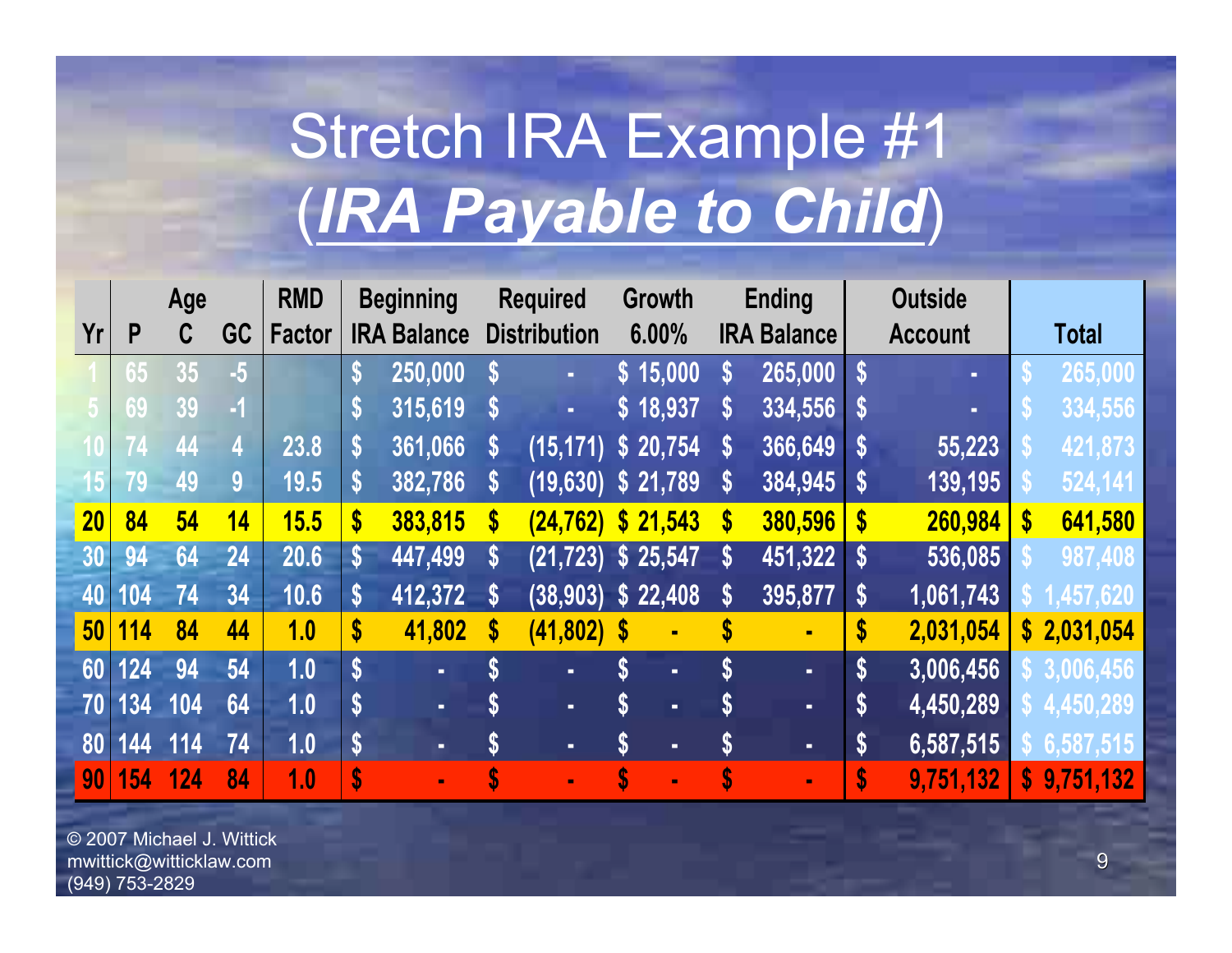# Stretch IRA Example #2 (*IRA Payable to Grandchild*)

|    |     | Age |      | <b>RMD</b> |                   | <b>Beginning</b>   |                   | <b>Required</b>     |                    | <b>Growth</b> | <b>Ending</b>      |             | <b>Outside</b> |            |    |              |
|----|-----|-----|------|------------|-------------------|--------------------|-------------------|---------------------|--------------------|---------------|--------------------|-------------|----------------|------------|----|--------------|
| Yr | P   | С   | GC   | Factor     |                   | <b>IRA Balance</b> |                   | <b>Distribution</b> |                    | 6.00%         | <b>IRA Balance</b> |             | <b>Account</b> |            |    | <b>Total</b> |
|    | 65  | 35  | $-5$ |            | S                 | 250,000            |                   |                     | \$                 | 15,000        | S                  | 265,000     | S              | ٠          |    | 265,000      |
|    | 69  | 39  | -1   |            |                   | 315,619            |                   |                     | \$                 | 18,937        | \$                 | 334,556     | S              |            |    | 334,556      |
| 10 | 74  | 44  | 4    | 23.8       | <b>S</b>          | 361,066            | S                 | (15, 171)           | $\mathbf{s}$       | 20,754        | S                  | 366,649     | S              | 55,223     |    | 421,873      |
| 15 | 79  | 49  | 9    | 19.5       | S                 | 382,786            | S                 | $(19,630)$ \$       |                    | 21,789        | S                  | 384,945     | S              | 139,195    |    | 524,141      |
| 20 | 84  | 54  | 14   | 15.5       | $\boldsymbol{\$}$ | 383,815            | $\mathbf{s}$      | (24, 762)           | S                  | 21,543        | S                  | 380,596     | S              | 260,984    | \$ | 641,580      |
| 30 | 94  | 64  | 24   | 58.9       | S                 | 557,779            | $\mathbf{S}$      | (9, 470)            | $\mathbf{s}$       | 32,899        | S                  | 581,208     | S              | 451,608    |    | 1,032,816    |
| 40 | 104 | 74  | 34   | 48.9       | S                 | 829,305            | $\mathbf{s}$      | (16, 959)           | $\mathbf{s}$       | 48,741        | \$                 | 861,087     | S              | 785,411    |    | 1,646,498    |
| 50 | 114 | 84  | 44   | 38.9       |                   | \$1,181,446        | $\boldsymbol{\$}$ | (30, 371)           | $\mathbf{s}$       | 69,064        | $\mathbf{s}$       | 1,220,139   | \$             | 1,371,987  | S  | 2,592,125    |
| 60 | 124 | 94  | 54   | 28.9       |                   | \$1,571,884        | $\mathbf{s}$      | (54, 390)           | $\mathbf{\hat{s}}$ | 91,050        |                    | \$1,608,544 | $\mathbf{s}$   | 2,405,855  |    | 4,014,398    |
| 70 | 134 | 104 | 64   | 18.9       |                   | \$1,840,955        | $\boldsymbol{\$}$ | (97, 405)           |                    | \$104,613     |                    | \$1,848,163 | \$             | 4,232,784  |    | 6,080,947    |
| 80 | 144 | 114 | 74   | 8.9        |                   | \$1,552,494        | $\boldsymbol{s}$  | (174, 438)          | \$                 | 82,683        |                    | \$1,460,740 | \$             | 7,468,164  |    | 8,928,904    |
| 90 | 154 | 124 | 84   | 1.0        | \$                |                    |                   |                     |                    |               |                    |             |                | 12,721,678 | \$ | 12,721,678   |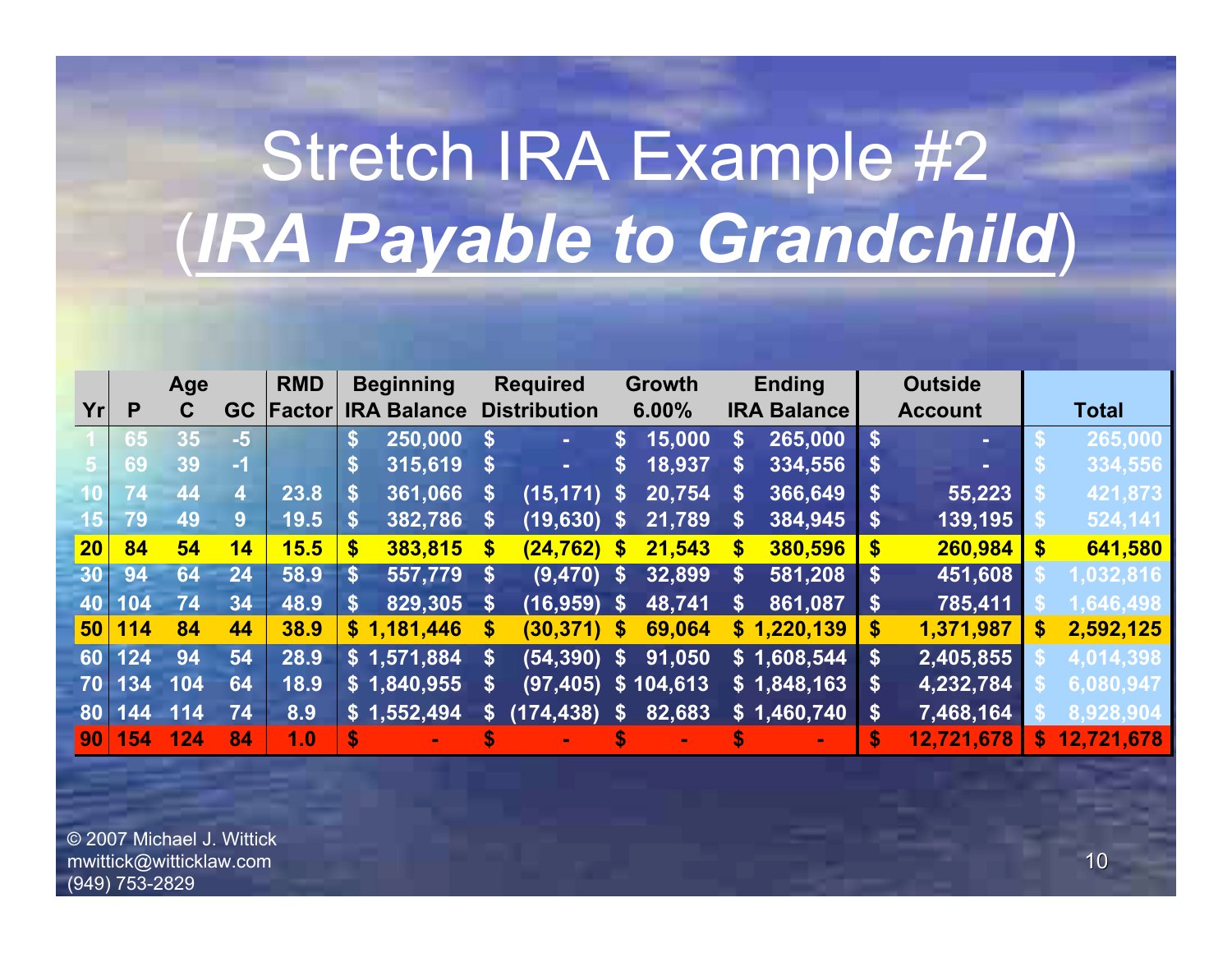**Trust INCOME TAX Opportunity # 2 Opened by the IRS Final Required Minimum Distribution ("RMD")** Regulations Under IRC §401(a)(9), effective 1/ 1/ 03:

**2)** Separate Share Rule: In proper circumstances, the IRS allows the division of the IRA into separate shares per beneficiary – **Beneficiary of each separate share Beneficiary of each separate share can use own life expectancy use own life expectancy as the measuring life measuring life**

– *Therefore, if two or more beneficiaries, Therefore, if two or more beneficiaries, younger beneficiaries can stretch out younger beneficiaries can stretch out benefits longer benefits longer*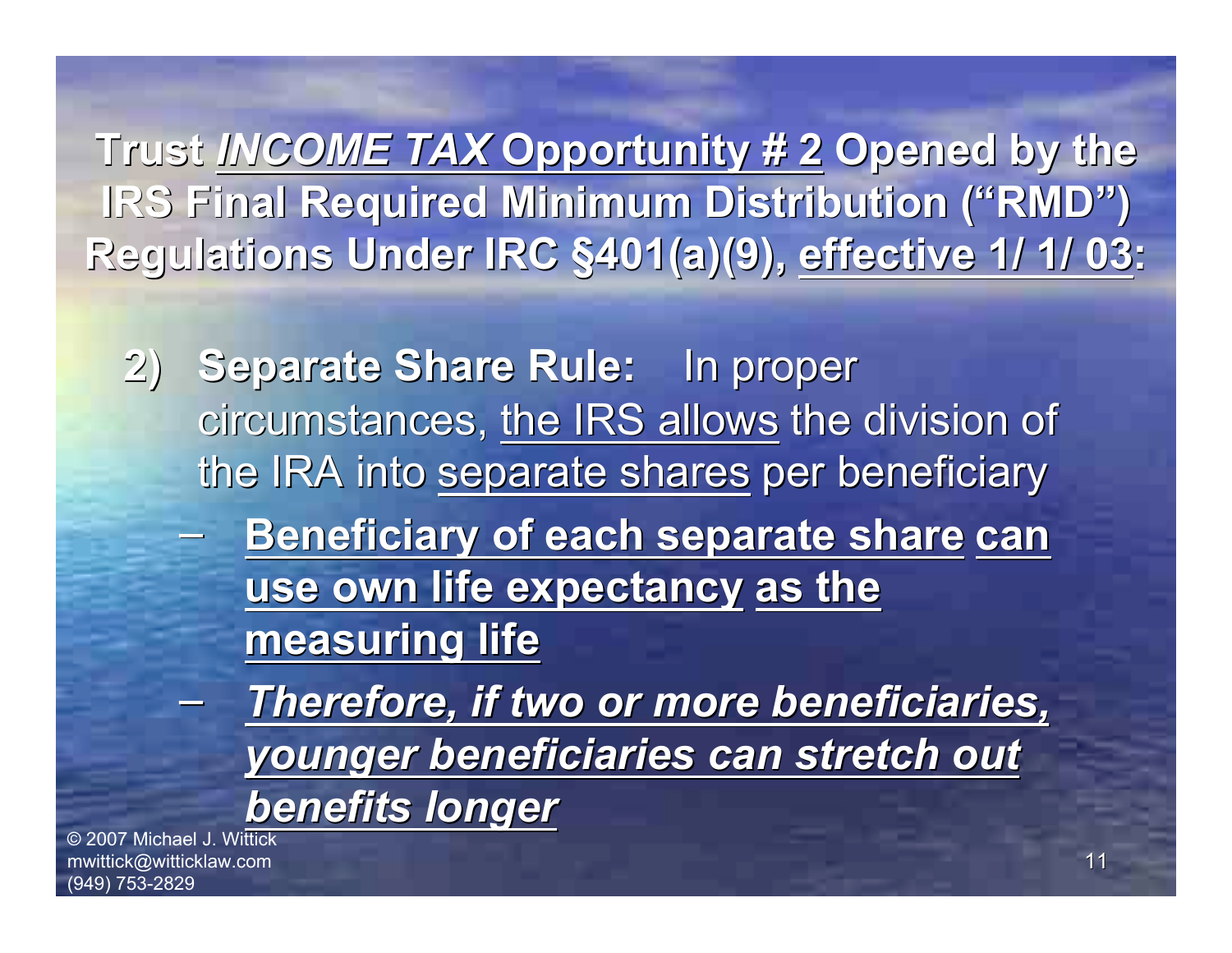### **History of How the History of How the** Separate Share Rule Has Worked

**multiple trusts multiple trusts** are **DBs of IRA (rarely happens)** 

**\_**

**Each trust named in Each trust named in beneficiary designation form beneficiary designation form**

**IRA paid over each separate trust beneficiary's** *life expectancy life expectancy*

**\_**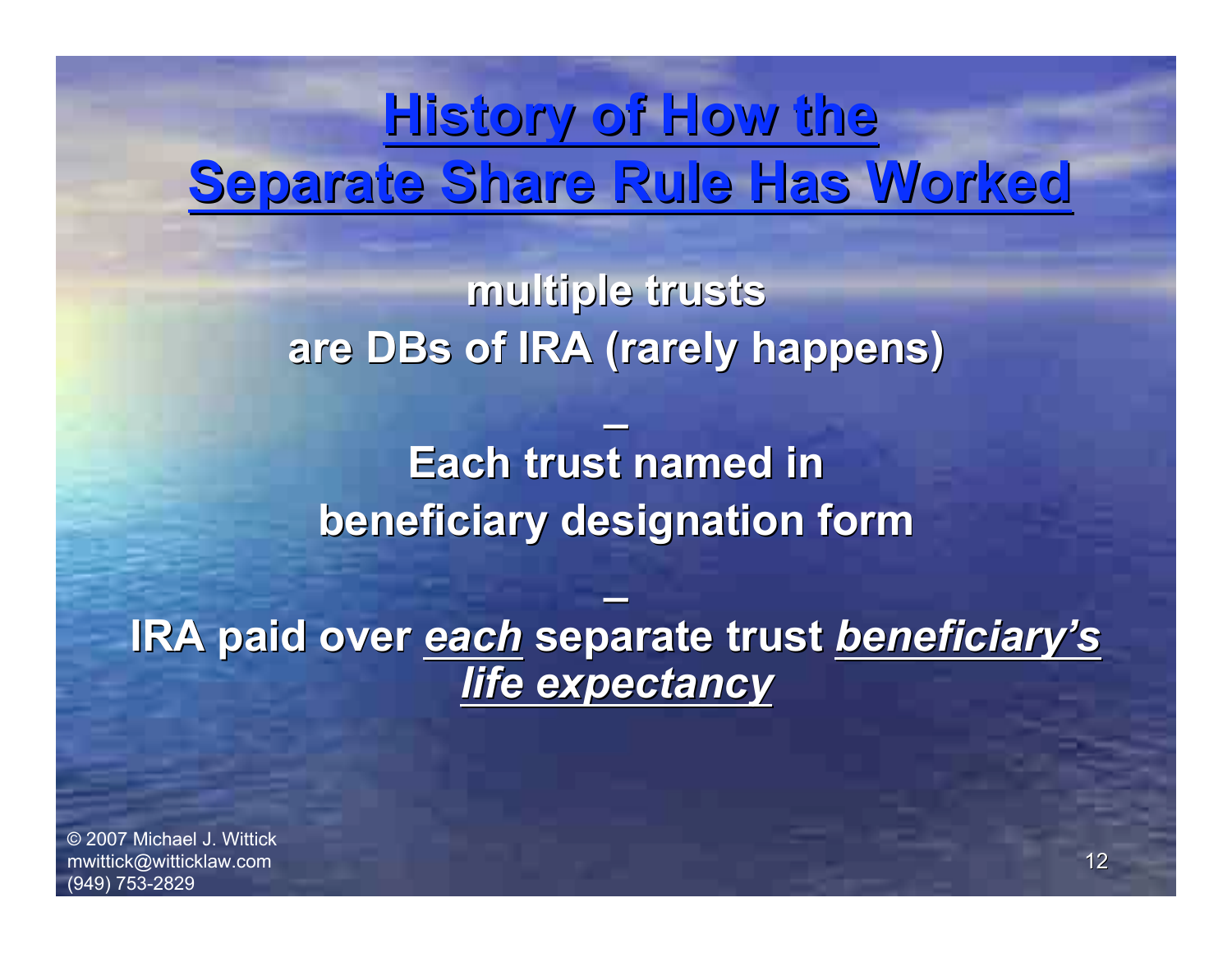### **History of How the Separate Share Rule Has Not Worked Has Not Worked**

*single master trust single master trust* **creating separate shares creating separate shares is DB of IRA (happens alot)** 

**\_**

**beneficiary designation form named master beneficiary designation form named master trust but directed trustee to create separate trust but directed trustee to create separate shares upon death shares upon death**

**IRA paid over oldest life expectancy because IRA passed through one master trust IRA passed through one master trust**

**\_**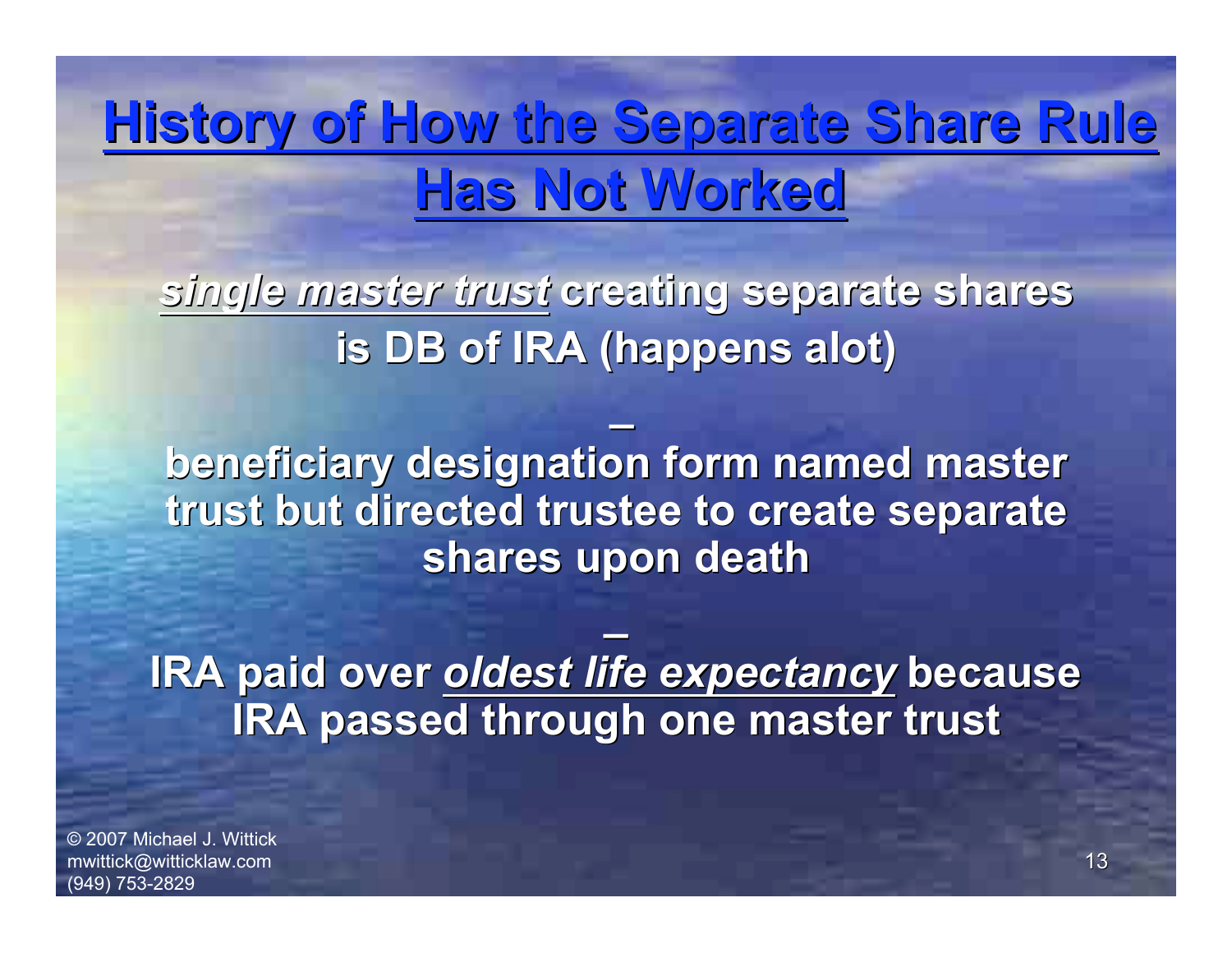**POINT: An inherited inherited IRA not only needs to take advantage advantage of the stretch stretch out but needs protection protection too.** *Therefore, Therefore, individuals individuals may not always be the best choice as a designated designated beneficiary beneficiary*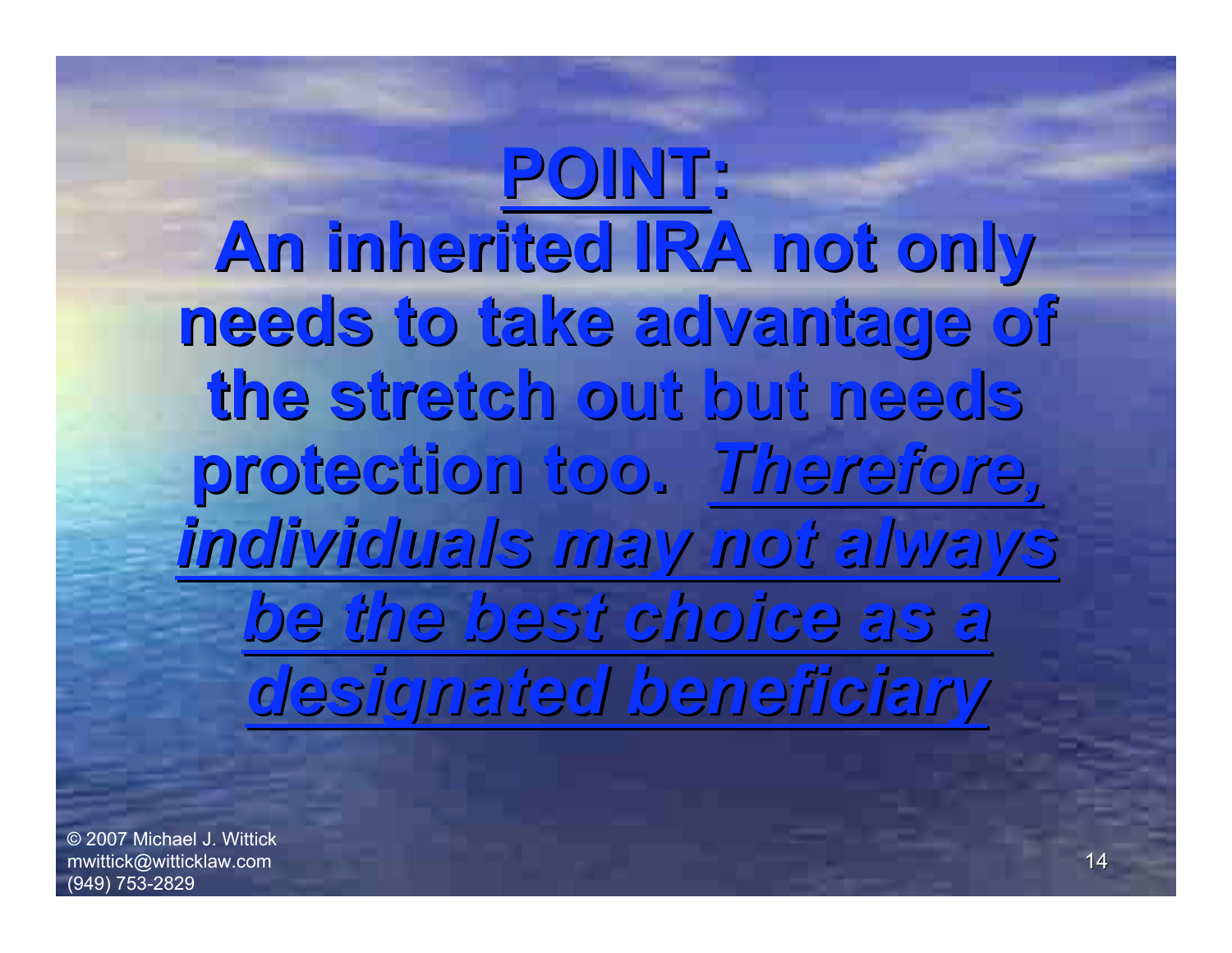**This Stretch Out is This Stretch Out is** *Not Automatic Not Automatic* **Merely By** *Naming Individuals Naming Individuals* **as Beneficiaries Beneficiaries**

- Beneficiaries can decide to *cash out too early* and result in "blowout"!
- Or a *work plan can force them to work plan can force them to*!
- Early cash out can lose up to 1/3 of future wealth, possibly millions!

• A *trust* set up as IRA beneficiary (after corporate plan rollover) can help guarantee the "stretchout" and future family wealth accumulation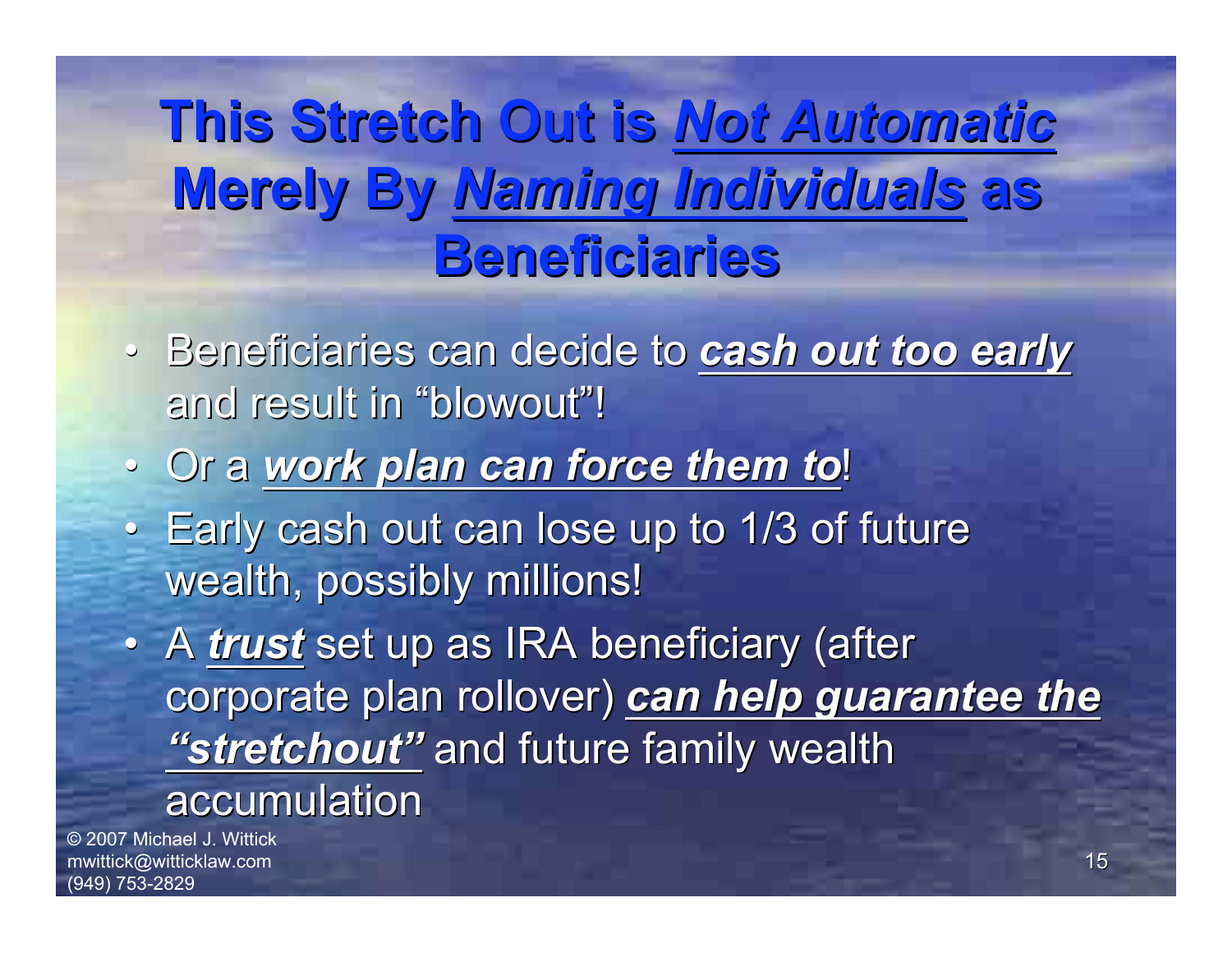## **Even if beneficiaries Even if beneficiaries** *intend to stretch out stretch out***, they still may cash out. , they still may cash out. Why ?**

- *not aware of the RMD rules and their choices not aware of the RMD rules and their choices*
- see themselves listed as beneficiaries and *impulsively transfer into their own names impulsively transfer into their own names*
- go the *plan administrator* asking what to do, are<br>given a check and immediately cash and deposit it
- attempt to *roll over* themselves but do so *incorrectly*
- are *influenced by spouse or 3P to spend influenced by spouse or 3P to spend* the **benefits**
- a *work plan may force them to cash out early work plan may force them to cash out early*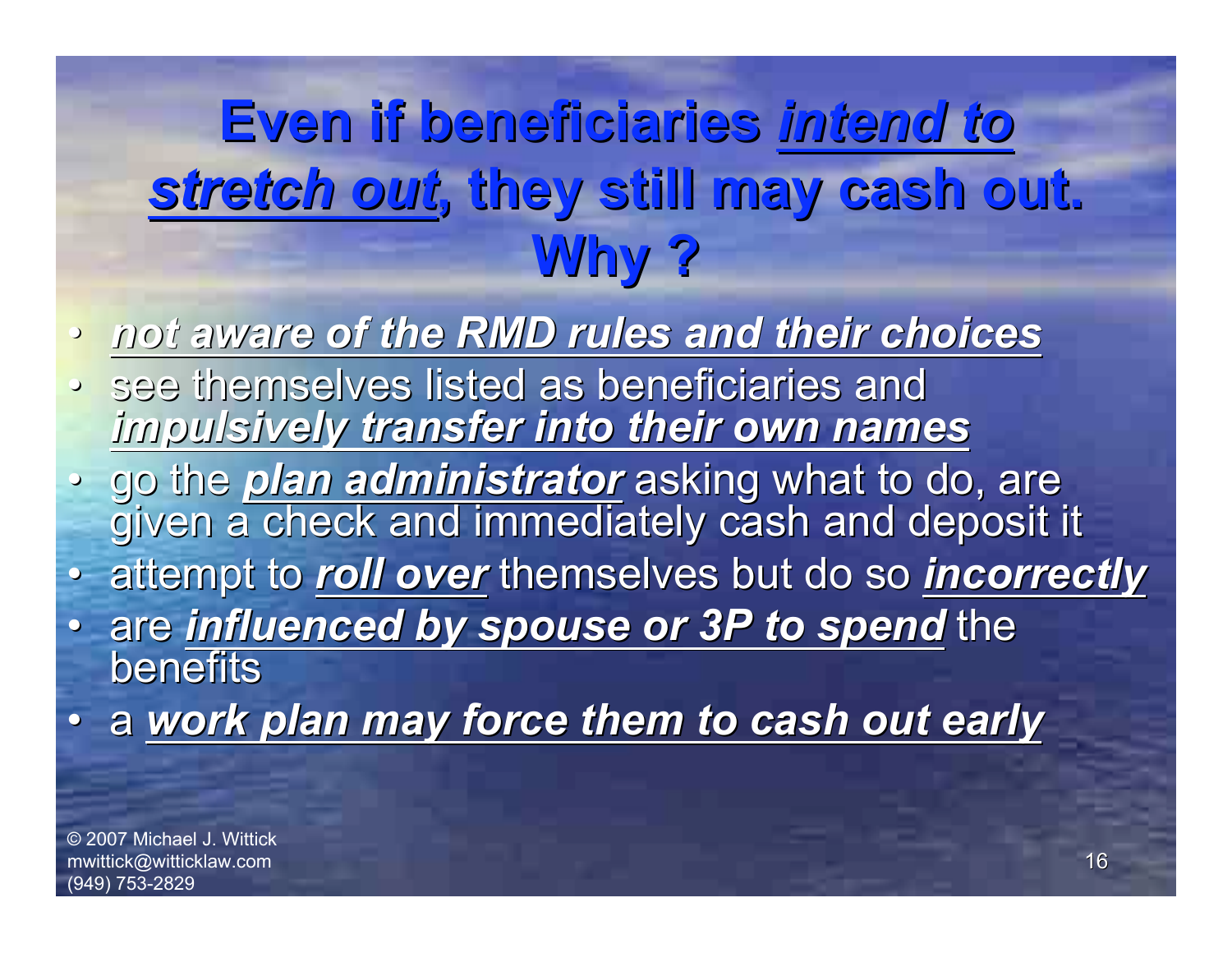## **Even if beneficiaries Even if beneficiaries** *do stretch out do stretch out***, a lot can still go wrong: a lot can still go wrong:**

- The wrong people may inherit the IRA when the beneficiary names his spouse as the next beneficiary who then names his/her children by prior marriage
- The beneficiary has poor spending habits
- The beneficiary The beneficiary *lacks good investment skills lacks good investment skills*
- Loss of the IRA to *divorce of the beneficiary*
- *Improper management* by beneficiary who is a *minor, elderly or disabled minor, elderly or disabled*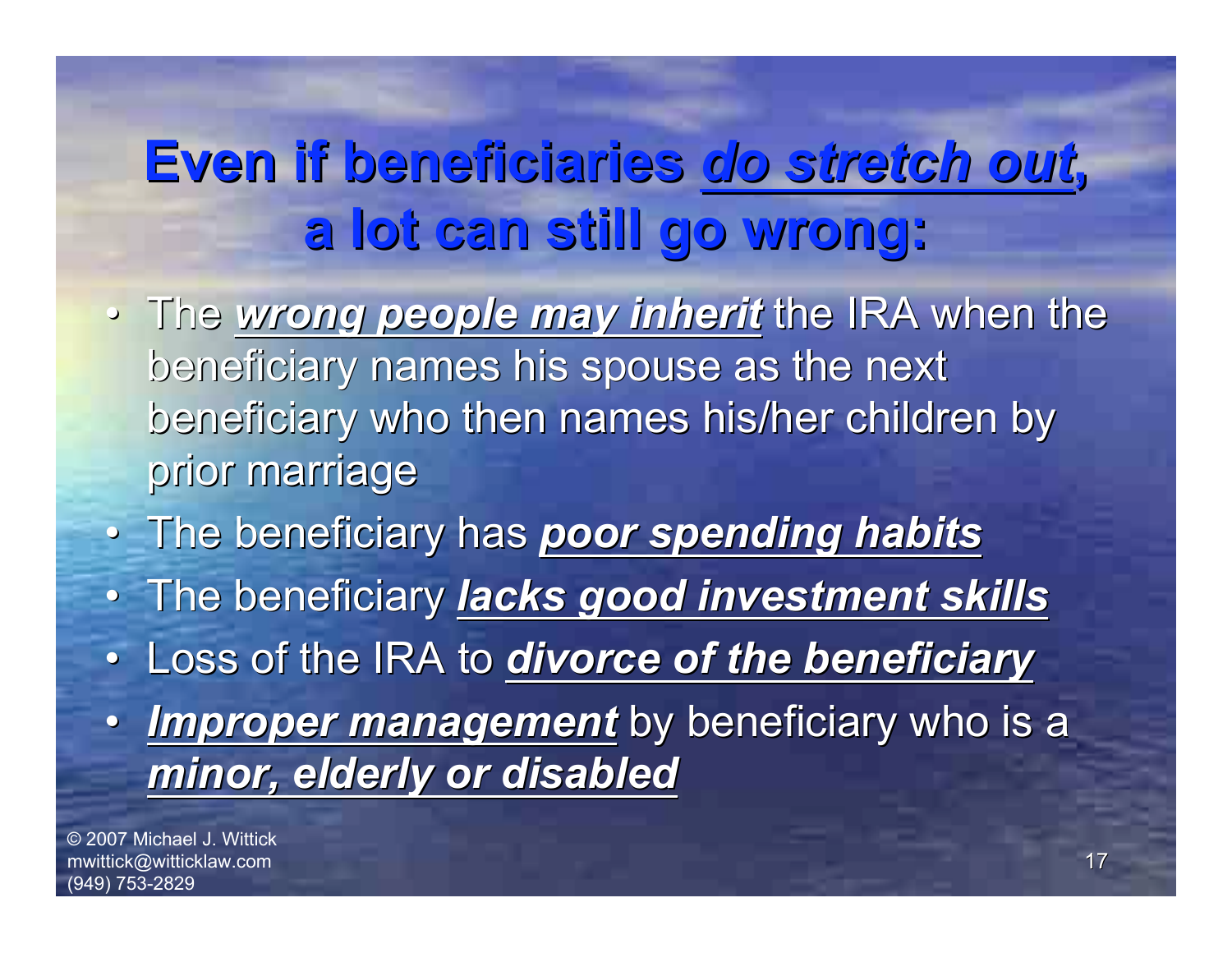## **Even if beneficiaries Even if beneficiaries** *do stretch out do stretch out***, a lot can still go wrong: a lot can still go wrong:**

• The beneficiary now or later receives The beneficiary now or later receives *needs based needs based* governmental benefits like Medi Cal nursing care benefits, may *not qualify qualify* because of the IRA payments because of the IRA payments *or Medi Cal may then or Medi Cal may then* recover from the IRA benefits after they are paid out • IRAs in California are *exempt from creditors ONLY to the* extent necessary for support of participant at retirement. *[CCP § 704.115 (a)(3) & (e)]* IRAs are also exempt from bankruptcy up to \$1M or for an unlimited amount on roll overs from qualified retirement plans = **NOT UNLIMITED PROTECTION**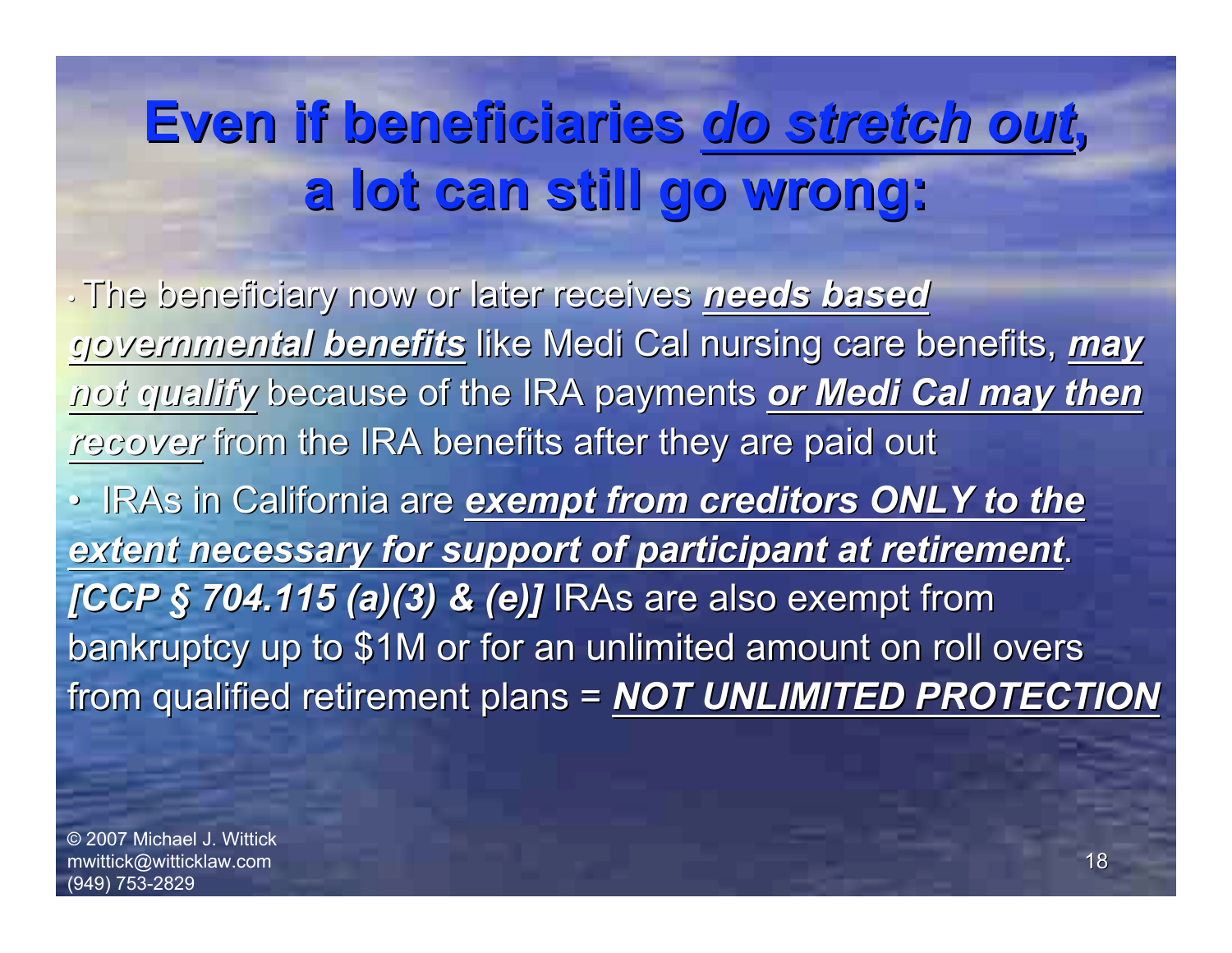© 2007 Michael J. Wittick mwittick@witticklaw.com **History of Trusts as Beneficiaries History of Trusts as Beneficiaries** *Four Requirements Requirements for all Trusts to qualify qualify oldest "individual individual" beneficiary beneficiary as measuring measuring life***:** 1. Trust is valid under state law Treas. Reg.  $\S$  1.401(a)(9)-4, Q&A 5(b)(1) 2. Trust is irrevocable upon death of owner Treas. Reg.  $\S$  1.401(a)(9)-4, Q&A 5(b)(2). 3. Beneficiaries of the trust are identifiable from the trust instrument. (THIS IS THE TRICKY ONE !) Treas. Reg.  $\S$  1.401(a)(9)-4, Q&A 5(b)(3). 4. Documentation requirement is satisfied Treas. Reg. § 1.401(a)(9)-4, Q&A 5(b)(4)

(949) 753-2829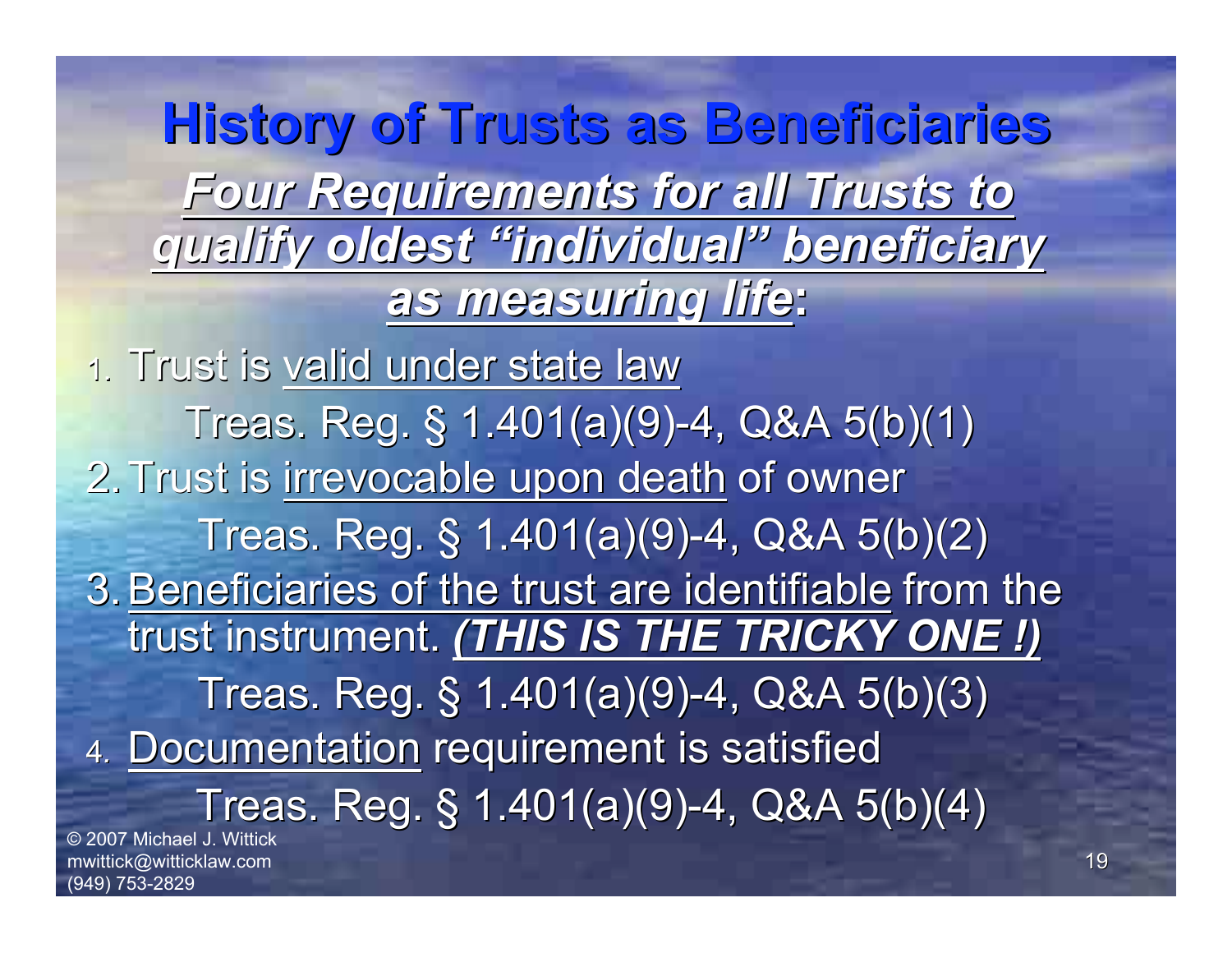#### **History of Trusts History of Trusts as Beneficiaries Beneficiaries**

#### Two Types of Trusts

• Conduit Trusts (IRA distributions paid out)

• Accumulation Trusts (IRA distributions accumulated) (IRA distributions accumulated)

Treas. Reg. § 1.401(a)(9)-4, Q&A 4 requirements apply to both types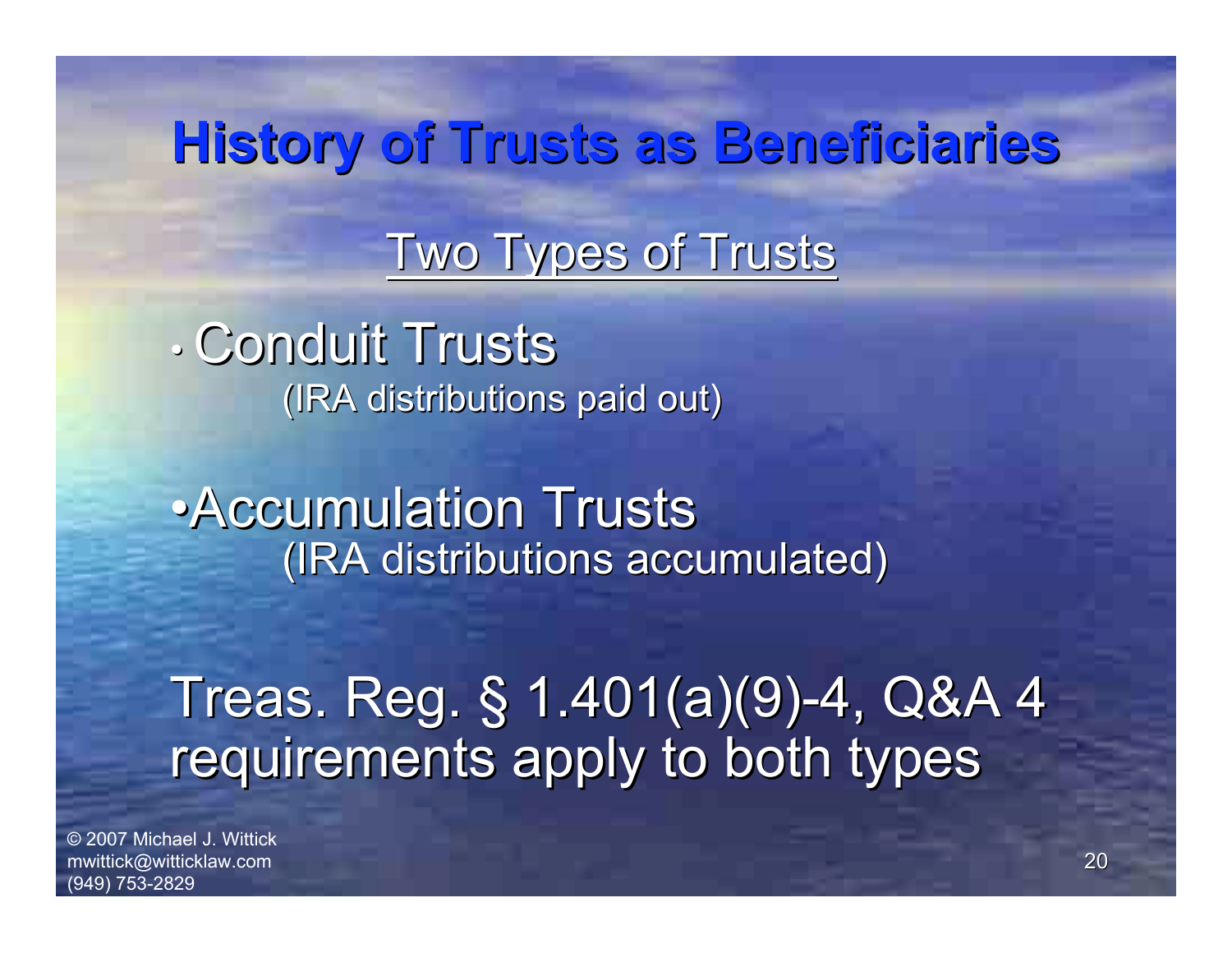## Advantages of Conduit Trust **History of Trusts History of Trusts a***s* **Beneficiaries Beneficiaries**

• Eliminates Difficult Rules of Qualifying Trust as Identifiable Beneficiary – only current benefs counted • Benefits Stretched to LE of PB and eliminates cash out • No income tax at trust level

#### Disadvantages of Conduit Trust

• Does Not Offer Additional Asset Protection • Loss of Trustee Discretion as to IRA Withdrawals • Uncertainty of Future of RMDs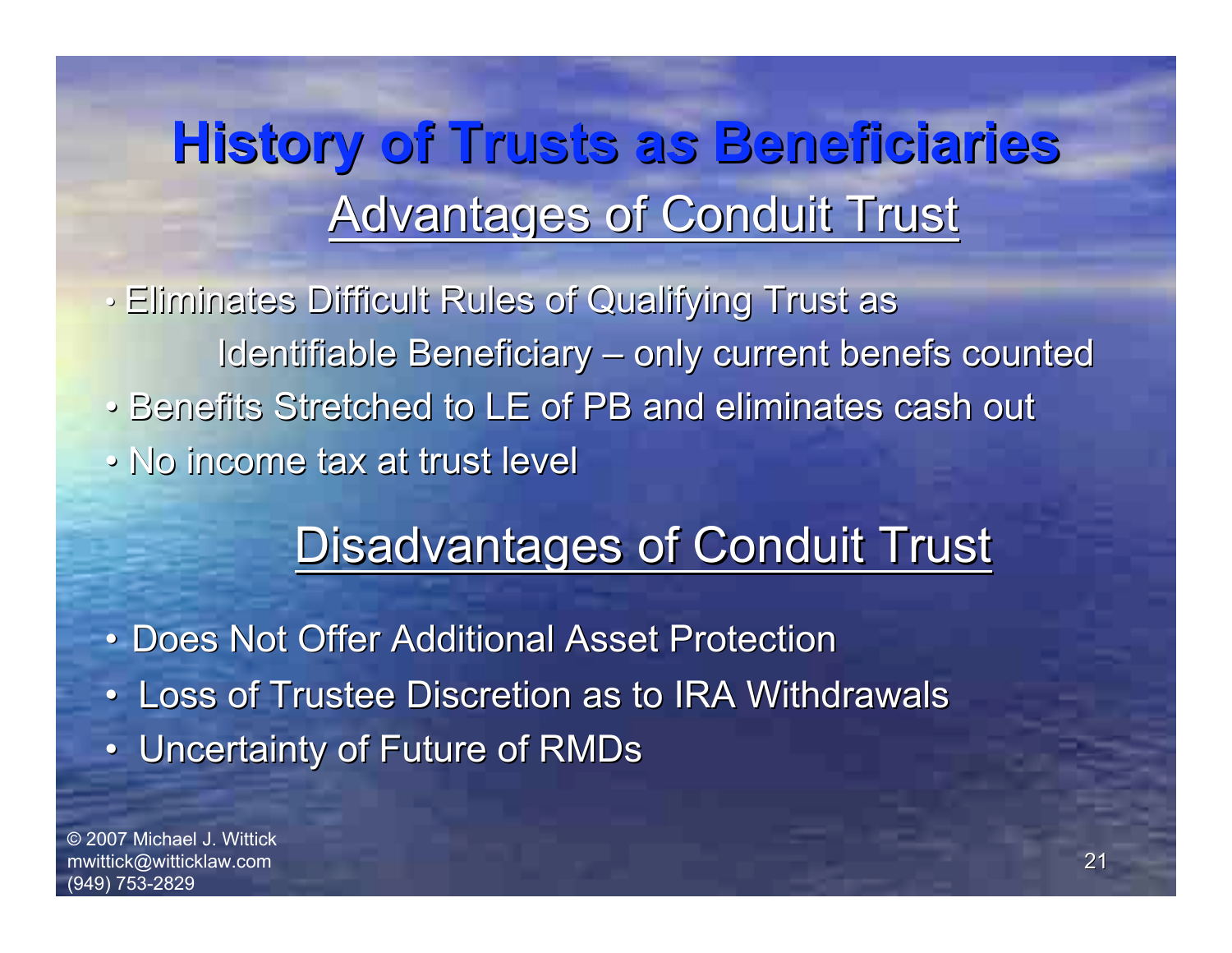Accumulation Trust (*most trusts*) **History of Trusts History of Trusts as Beneficiaries Beneficiaries** Advantages of Accumulation Trust

- More Asset Protection
- Necessary for Beneficiaries with Certain Needs
- Mandates Stretch Out

Disadvantages of Accumulation Trust

• More Difficult to Qualify as Designated Beneficiary as Identifiable Beneficiary – all benefs usually counted

• Some Income Tax at Trust Level is Possible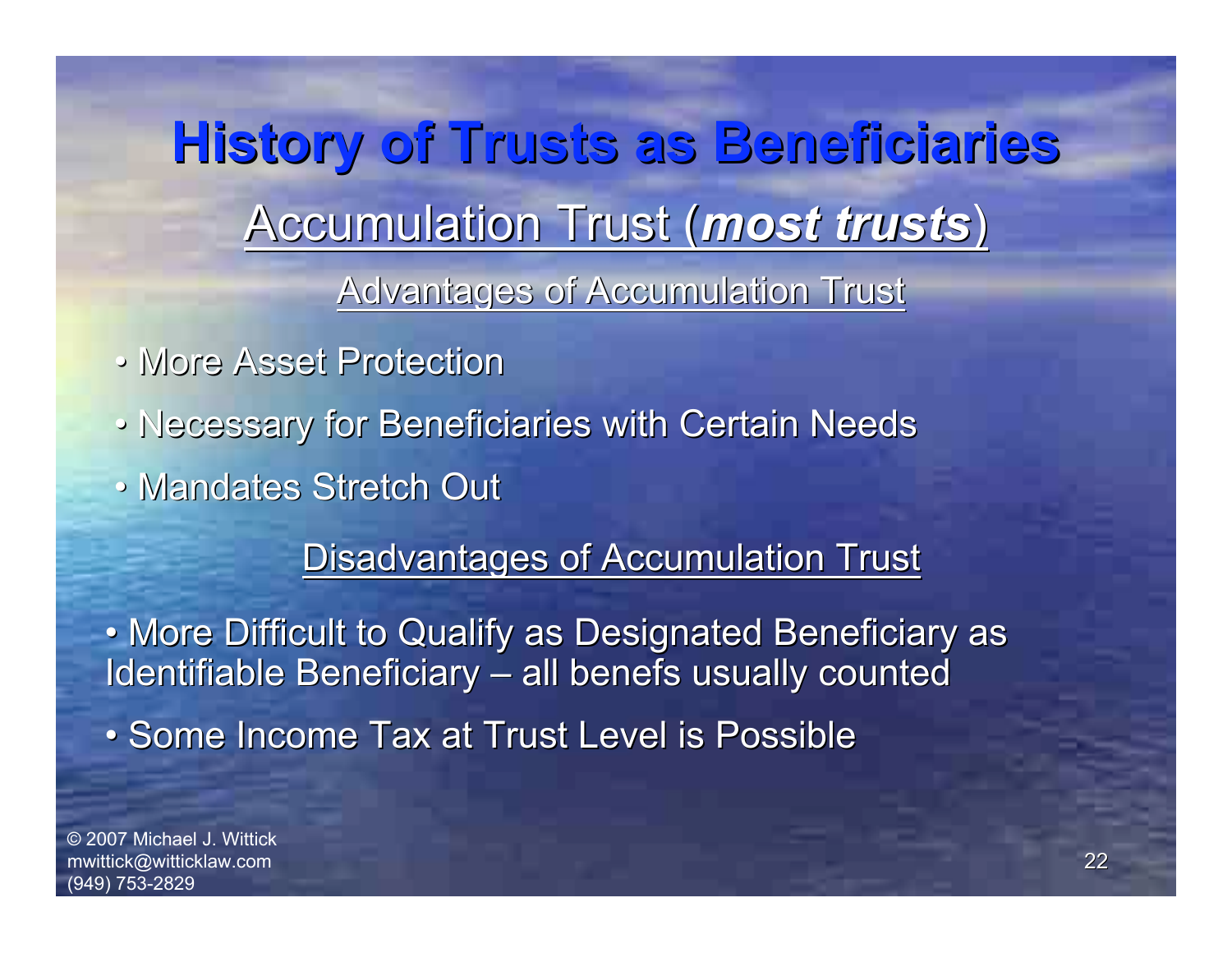#### Needs of Beneficiaries Determine Type of Trust **History of Trusts History of Trusts as Beneficiaries Beneficiaries**

Perfect Child **Financially Astute** Mature/Adult **No Asset Protection Needs** No Special (disability) Needs Non Exempt GST **Strong Marriage Older Remainder Benefs** 

Conduit Beneficiaries **Accumulation Beneficiaries Troubled Child Financial Difficulty Immature/Minor Needs Asset Protection** Special (disability) Needs **Exempt GST Marital Issues Spendthrift** 

\* NOTE: Conduit Benef can become Accumul Benef over time so wouldn't it be nice if you could convert type of trust ?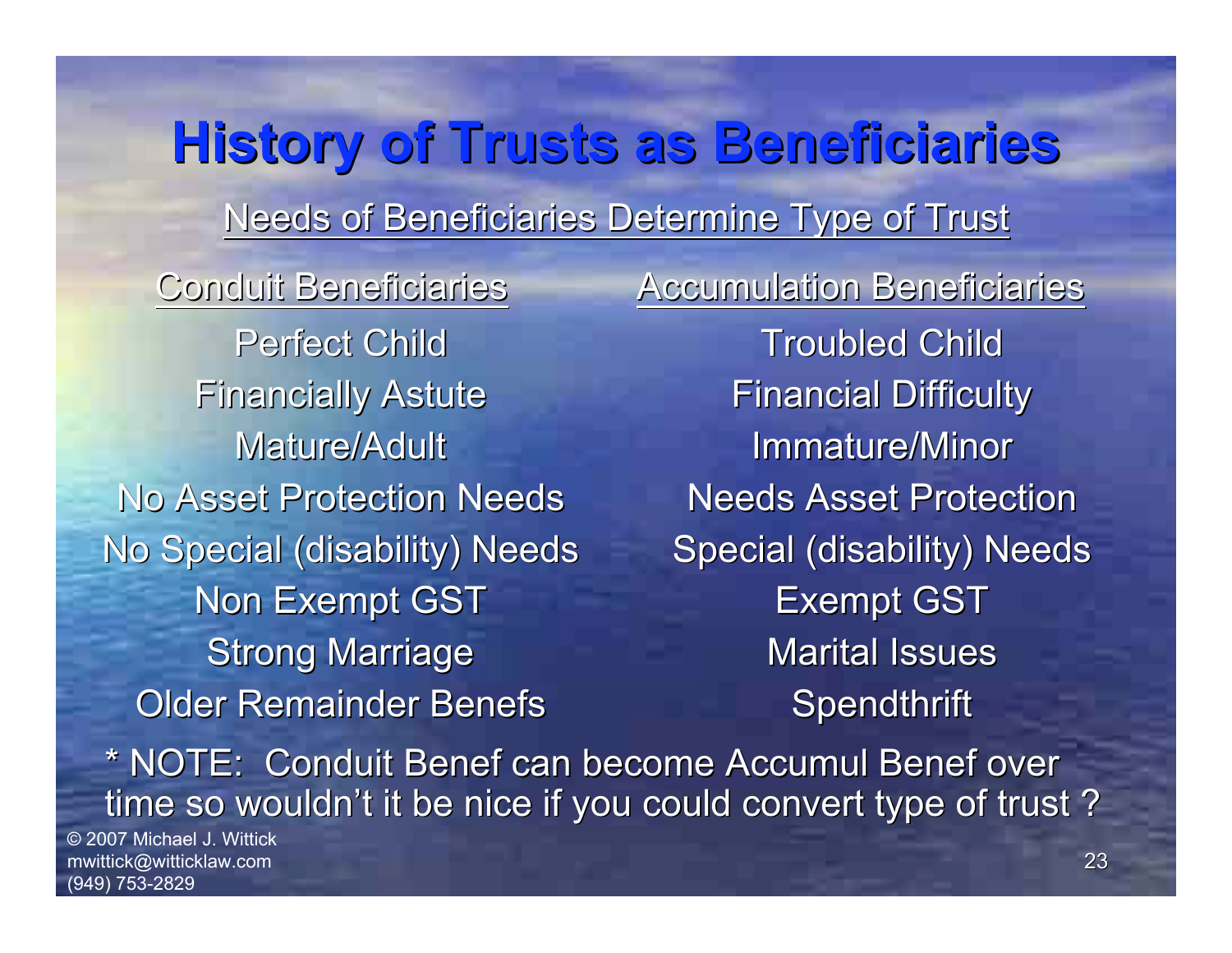**Issues with Revocable Living Trust** Qualifying as "Designated Beneficiary" **History of Trusts as Beneficiaries History of Trusts as Beneficiaries**

1. Unanticipated unidentifiable beneficiary status due to:

a. the inclusion of power of appointment (general or limited) in an accumulation trust which makes it impossible to determine who is the oldest beneficiary

b. Estate, charity, pet or other non individual cont. benef.

c. Expenses of estate, administration or taxes paid by trust, making the estate a de facto beneficiary by some PLRs.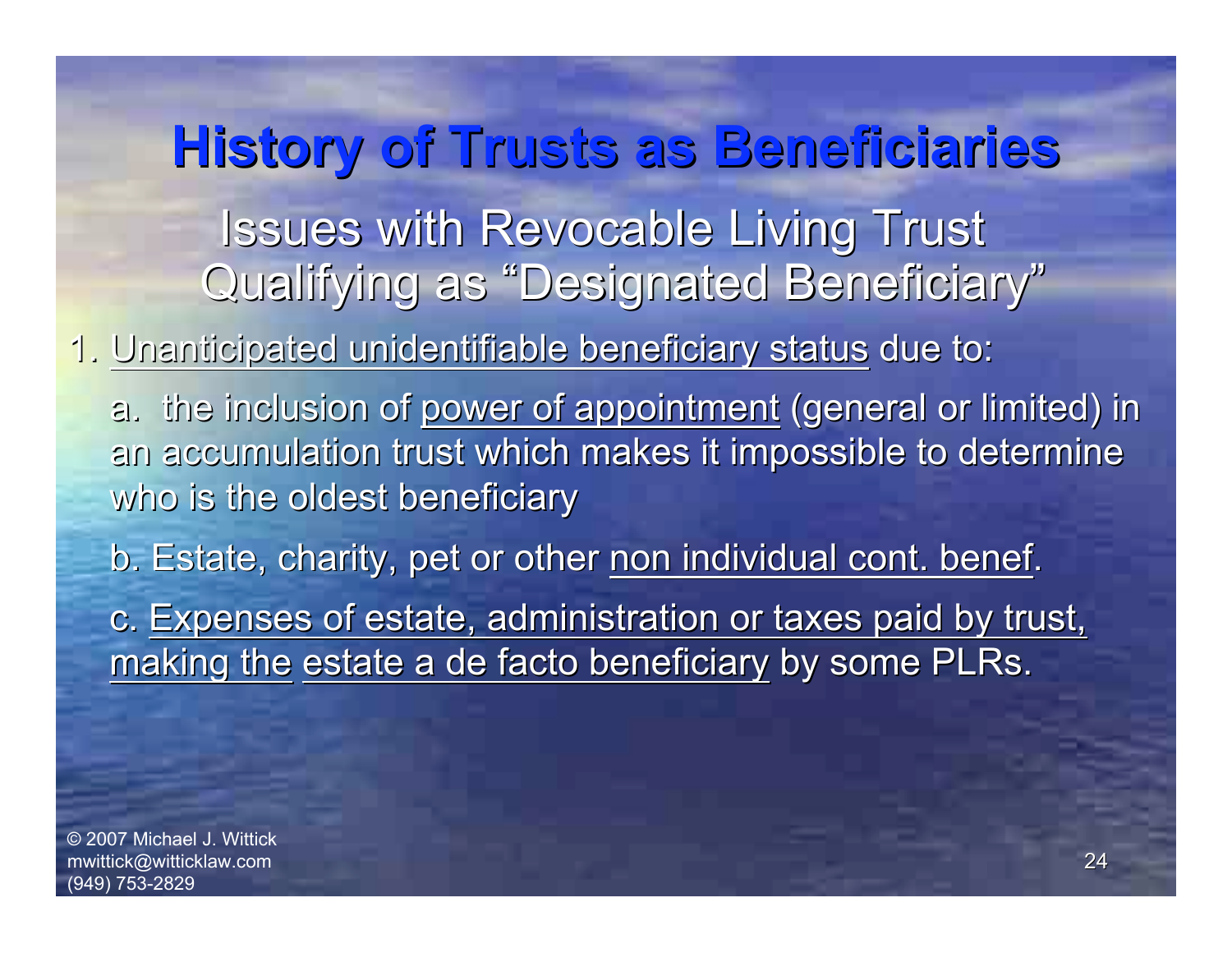**History of Trusts as Beneficiaries History of Trusts as Beneficiaries Issues with Revocable Living Trust** Qualifying as "Designated Beneficiary"

2. Entire trust may not be entirely irrevocable at death

3. Failure to provide trust document to custodian by October 31 of year following year of death

POINT: If any trust does not qualify as designated beneficiary, must distribute entire IRA within 5 years of death before required beginning date or based upon participant's life expectancy if death after required beginning date, so *either way, not stretched out; to the contrary, if trust either way, not stretched out; to the contrary, if trust satisfies the 4 rules, 5 year rule does not apply. satisfies the 4 rules, 5 year rule does not apply.*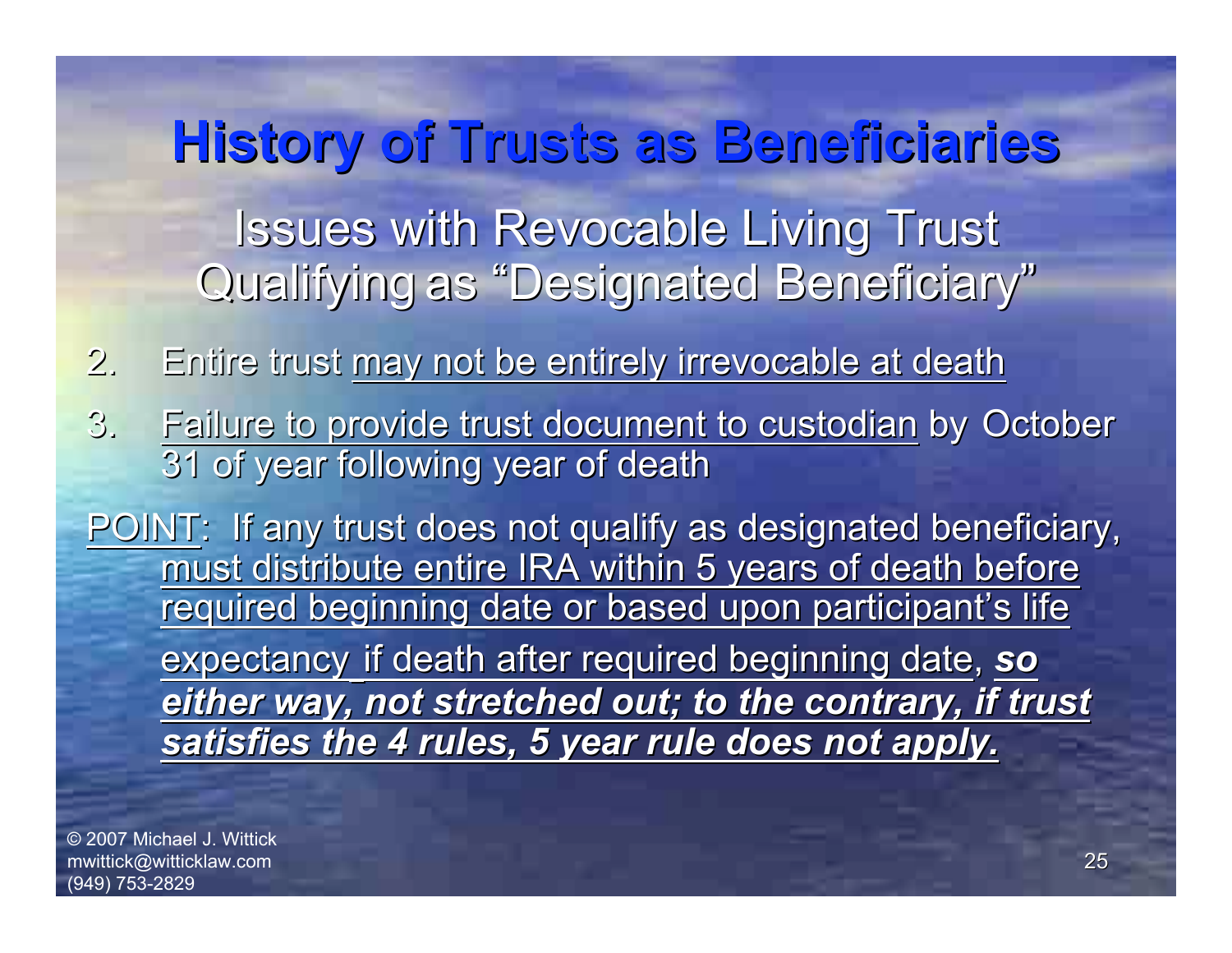## **History of Trusts as Beneficiaries History of Trusts as Beneficiaries** Other Issues with Use of Revocable Living Trust as "Designated Beneficiary"

- 4. Recognition of income in respect of a decedent (IRD) if pecuniary funding clause is utilized
- 5. Even if the above is drafted into Revocable Living Trust so that it will qualify as DB of RP, those provisions may conflict with client's objectives or what is best for non IRA assets

6. Cannot convert from conduit to accumulation trust

7. No separate share treatment usually means cannot stretch over LE of each child beneficiary & must use parent's LE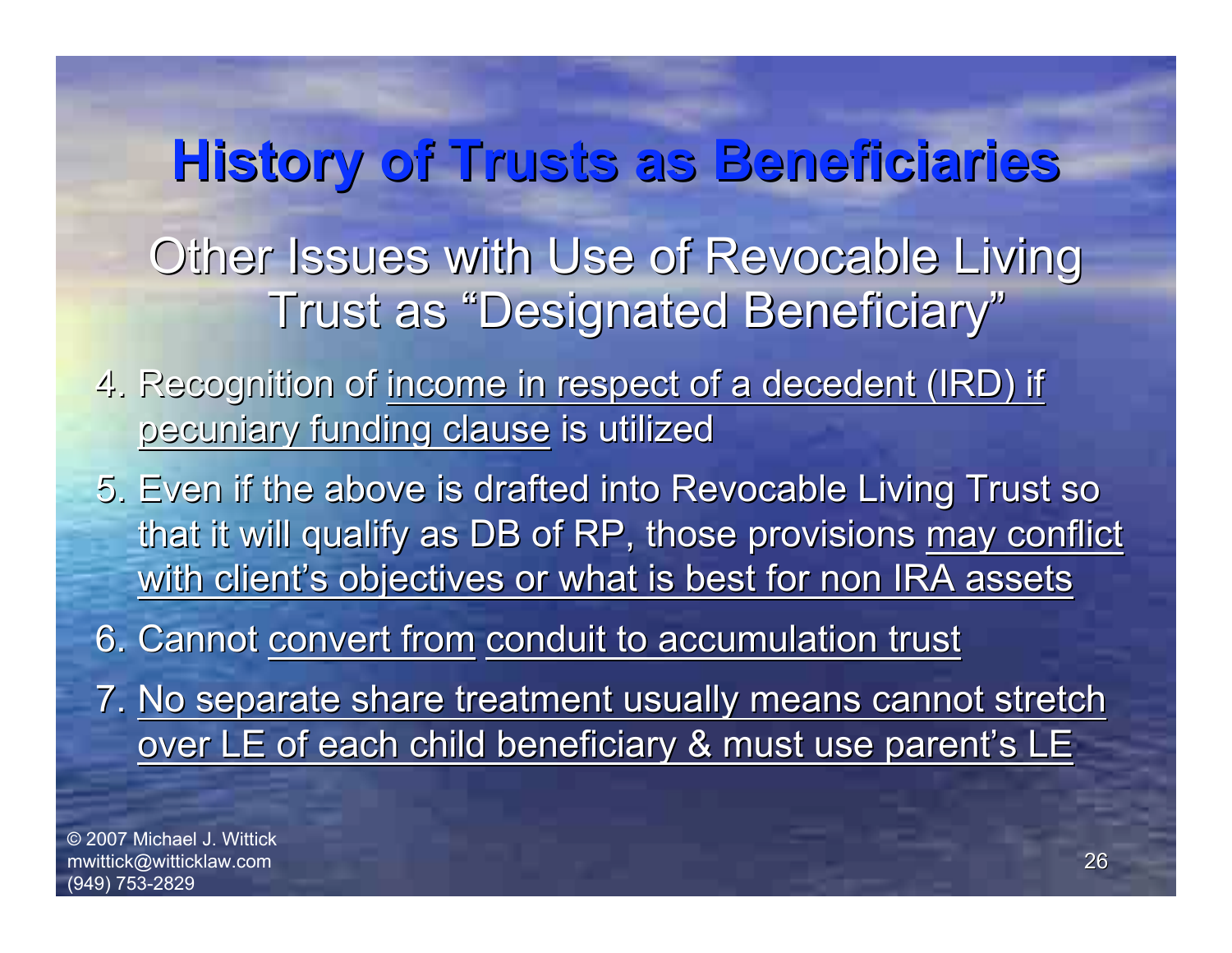#### **IRA Trusts as Beneficiaries Beneficiaries** Isn't it about time that someone solved all of these problems?

- **1.** Suggested Perspective:
	- **a. IRA assets IRA assets deserve deserve special special treatment treatment because: because:**
		- **(1) most heavily taxed heavily taxed assets**
		- **(2) usually one of the (2) usually one of the largest assets largest assets in the estate**
		- **(3) subject to different rules than non IRA assets**
		- **(4) maximum return on investment requires max stretch out**
- **2. Suggested Solution:** 
	- **a. Trust Specifically designed for IRA(s) as DB to: (1) max stretch out and (2) protect from creditors (1) max stretch out and (2) protect from creditors**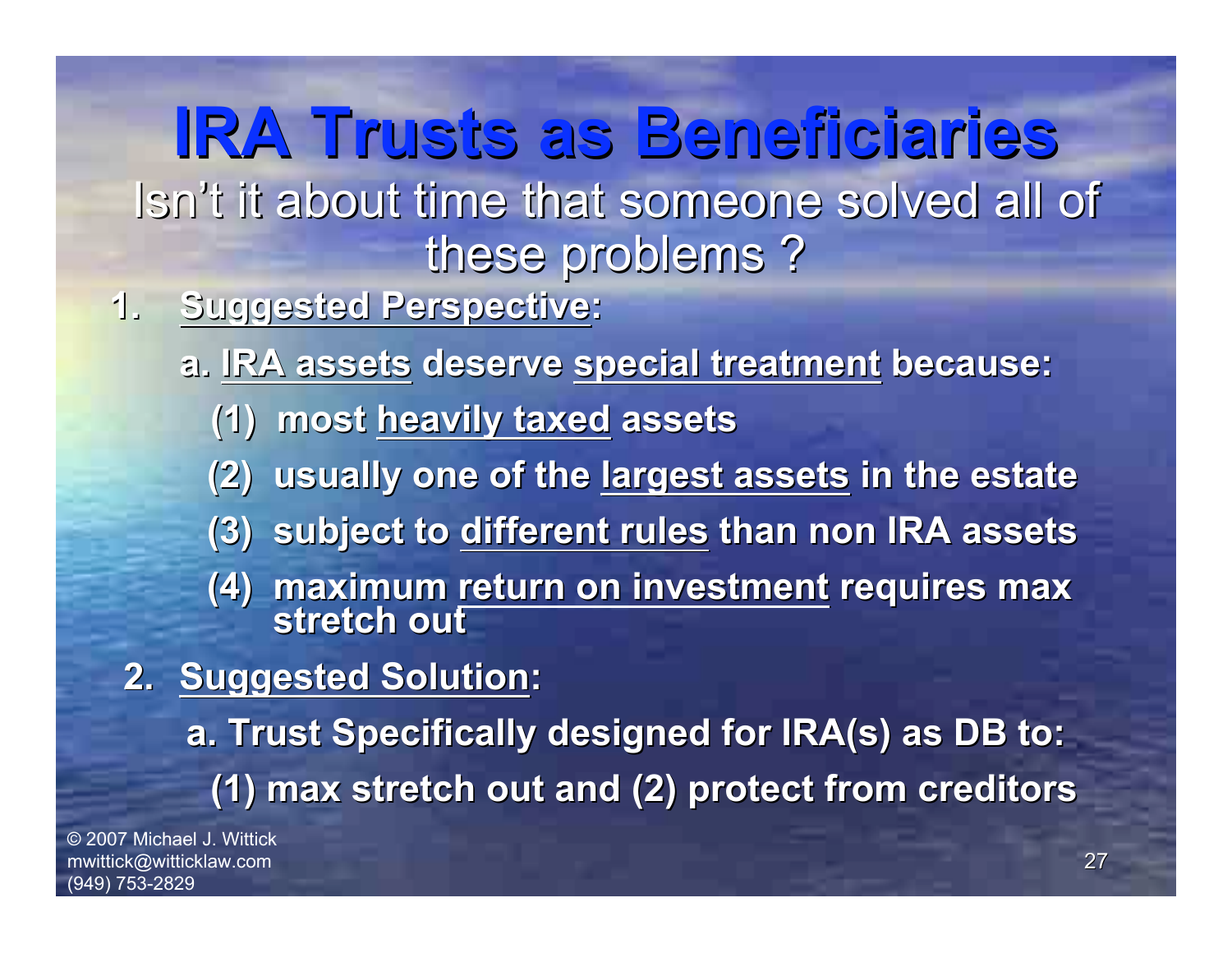## **PLR 200537004 200537004 Changed the Rules as of 9/16/05 Changed the Rules as of 9/16/05** Separate Share Rule in PLR 200537004

**Ruling #1 Ruling #1:** *EACH BENEFICIARY EACH BENEFICIARY'S SUBTRUST SHARE S SUBTRUST SHARE IN ONE TRUST QUALIFIED FOR MAXIMUM STRETCH IN ONE TRUST QUALIFIED FOR MAXIMUM STRETCH*. Upon the death of the Settlor, *ONE IRA STAND-ALONE TRUST* created separate shares for each beneficiary (9 beneficiaries), each trust share "treated effective ab initio to the date of the Decedent's death" and each share functioned as a "separate and distinct trust" for the beneficiary.

**KEY: THE BENEFICIARY DESIGNATION FORM NAMED EACH SEPARATE SHARE AS A PRIMARY BENEFICIARY OF THE IRA.** 

Held: **SEPARATE ACCOUNT TREATMENT PERMITTED**; MRD of the IRA for each separate trust share measured by the lifetime of its sole beneficiary = **MAXIMUM STRETCH OUT IN ONE TRUST**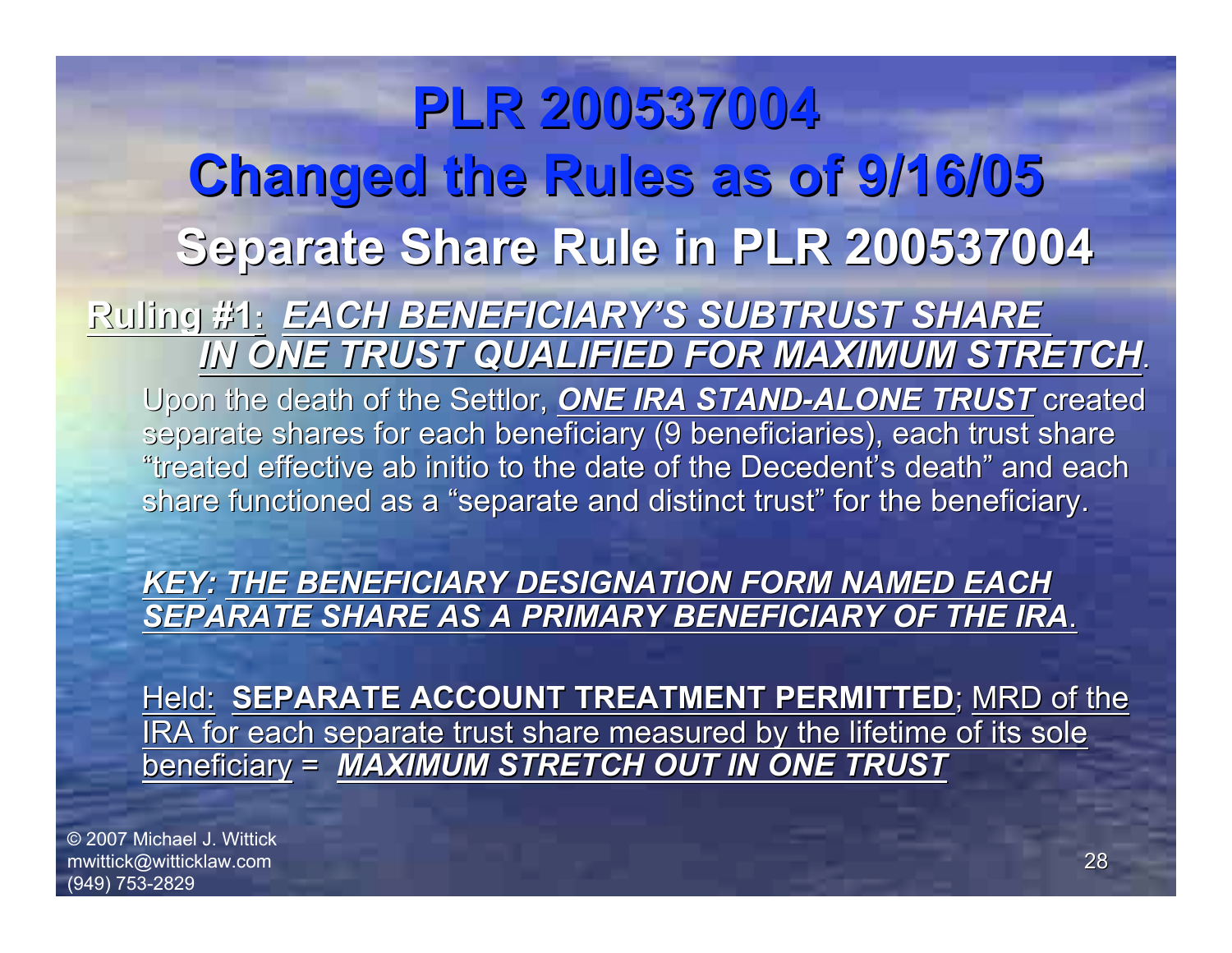## **Separate Share Rule Works Separate Share Rule Works Better Under Better Under PLR 200537004 PLR 200537004**

*single master IRA trust single master IRA trust* **creating separate creating separate subtrust subtrust shares is DB of IRA shares is DB of IRA**

**beneficiary designation form named each separate beneficiary designation form named each separate** subtrust share as a primary beneficiary of IRA

**\_**

**\_**

**IRA paid over each separate trust beneficiary's life** *expectancy thus creating maximum stretch out for expectancy thus creating maximum stretch out for all beneficiaries all beneficiaries*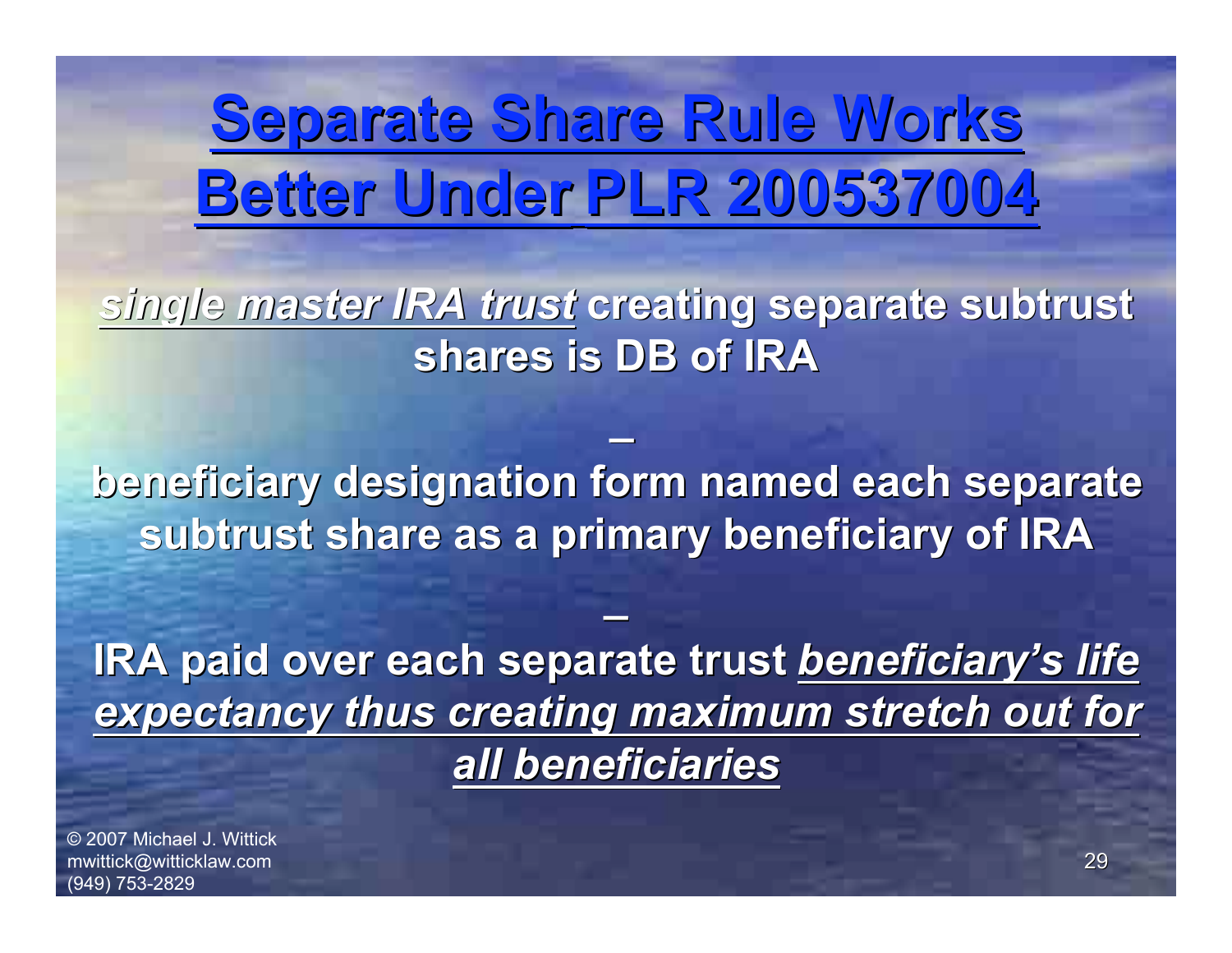**PLR 200537004 PLR 200537004 Changed the Rules as of 9/16/05 Changed the Rules as of 9/16/05 Ruling # 2: The Trust is allowed to switch each beneficiary beneficiary's share from a Conduit to an s share from a Conduit to an Accumulation Trust, to best suit the needs and Accumulation Trust, to best suit the needs and circumstances of each beneficiary and therefore a circumstances of each beneficiary and therefore a more protective accumulation trust can be used more protective accumulation trust can be used when appropriate when appropriate**

-The trust provided for an independent 3rd party, as "trust protector" to transform each sub-trust to an accumulation trust in the protector's sole discretion by voiding the conduit provisions ab *initio* and, after Participant's date of death, Trust Protector exercised "toggle" and converted one share to an accumulation trust.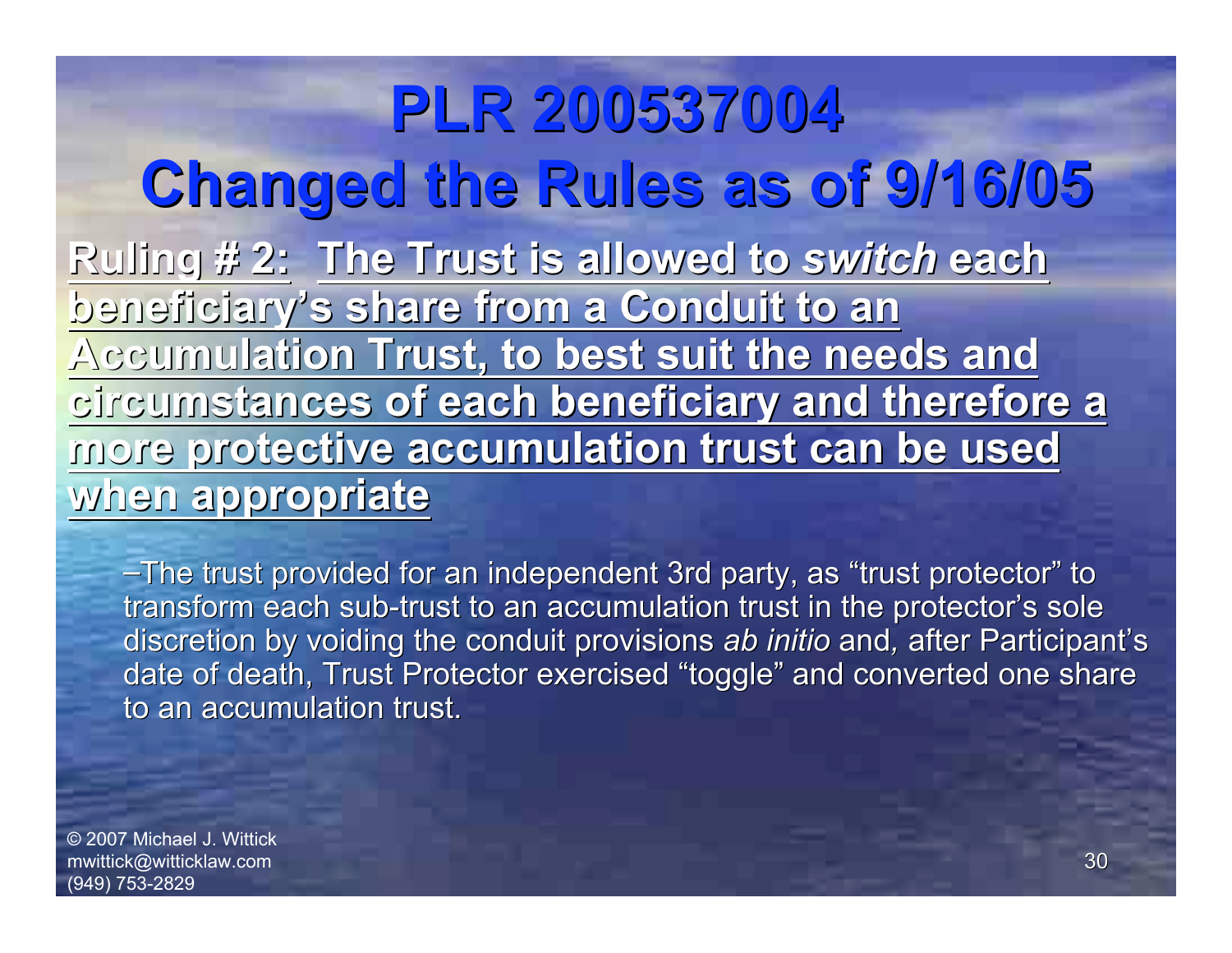## **PLR 200537004 Allows Switch from PLR 200537004 Allows Switch from Conduit to Accumulation Trust Conduit to Accumulation Trust**

#### Why is This Valuable and How Does it Work ?

*VALUE:* ALL beneficiaries *MAY* require more protection from creditors or mismanagement in the future. The power to switch from a conduit to an accumulation trust allows easier qualification as a designated beneficiary initially and more protection later if needed.

**HOW:** Trust Protector voids conduit provisions after death of trustmakers and amends remainder benef of accumulation trust to those younger than primary benef.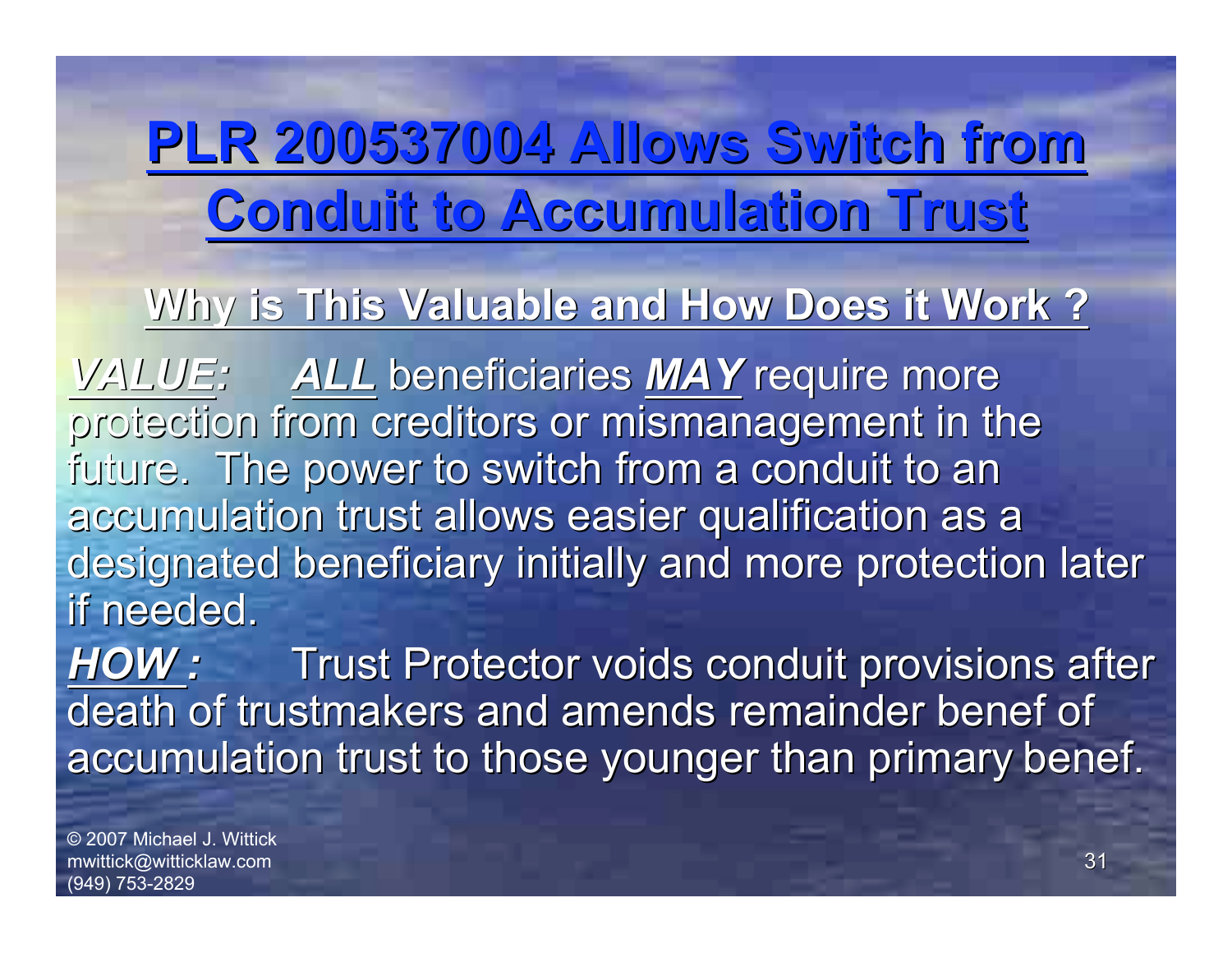## **When is an IRA Trust Appropriate ? When is an IRA Trust Appropriate ?**

- As a "rule of thumb": When IRAs in total equal or exceed *\$300,000 and represent large % of estate \$300,000 and represent large % of estate***:**
	- **Both husband and wife's together**
	- **Plus any moneys soon to be rolled over from 401(k)s and other corporate plans 401(k)s and other corporate plans**
- **After counseling of all factors in this presentation, client believes that additional assurance of stretch out and/or additional creditor protection of IRA necessitate more additional creditor protection of IRA necessitate more planning for IRA that is different from planning for non IRA planning for IRA that is different from planning for non IRA assets in revocable living trust**
- **If IRA balance is relatively small and/or is not a large % of If IRA balance is relatively small and/or is not a large % of total estate and/or can accomplish the same assurance and total estate and/or can accomplish the same assurance and protection using the RLT as DB, then not the right case protection using the RLT as DB, then not the right case**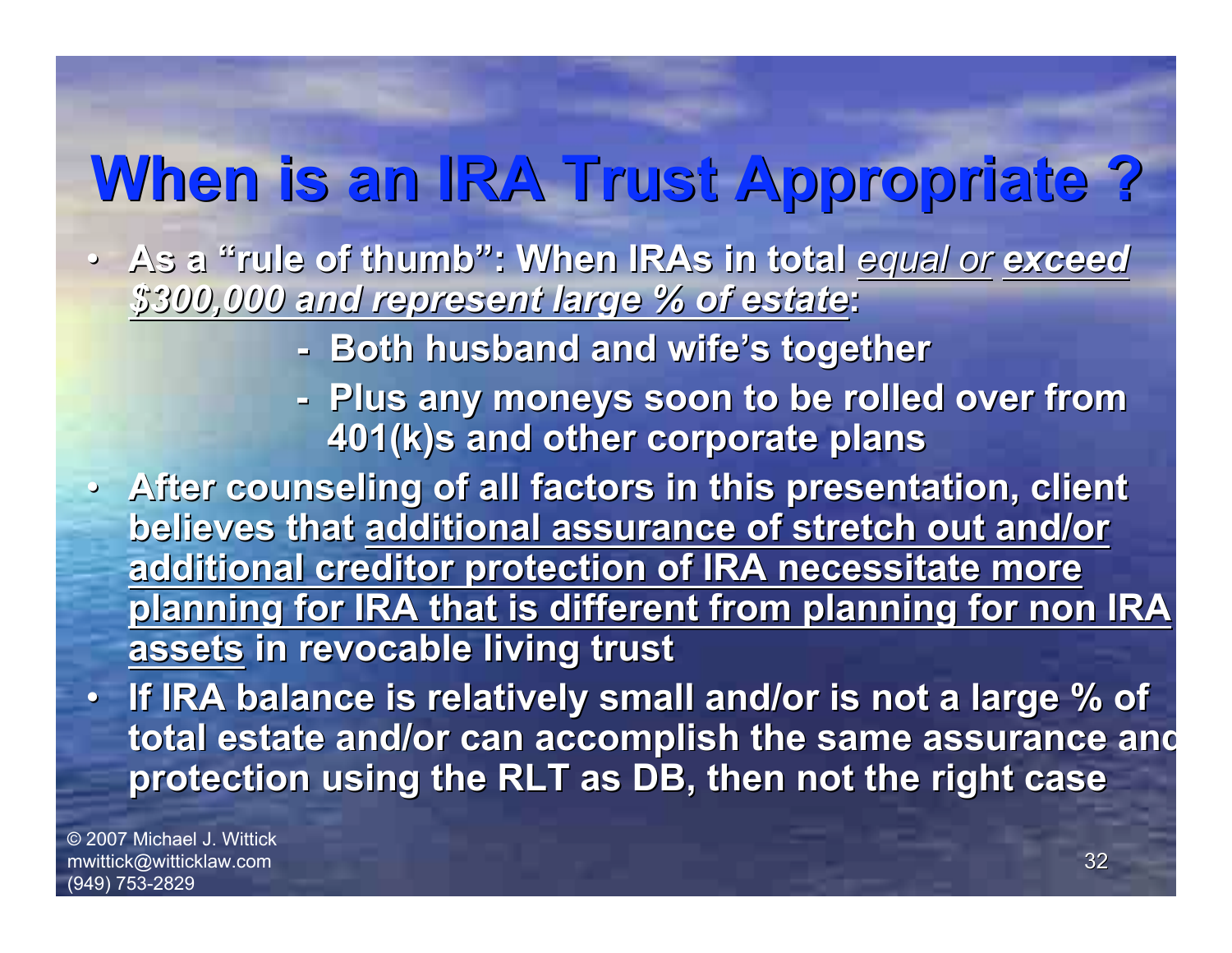**1. Revocable Revocable until death until death**

**2. Standalone Trust Standalone Trust because: because:**

- **a. Expenses and taxes Expenses and taxes cannot be paid from IRA Trust which helps to avoid DB status Trust which helps to avoid DB status**
- **b. All Beneficiaries must be identifiable: Allows revocable living trust to name older or charitable beneficiaries and use the normal charitable beneficiaries and use the normal definition of definition of descendants which descendants which includes includes married and adopted married and adopted beneficiaries that, if beneficiaries that, if named in the named in the IRA Trust, could eliminate the stretch stretch out. Similarly, RLT may contain GPOA out. Similarly, RLT may contain GPOA or LPOA which are problematic in IRA trusts. LPOA which are problematic in IRA trusts.**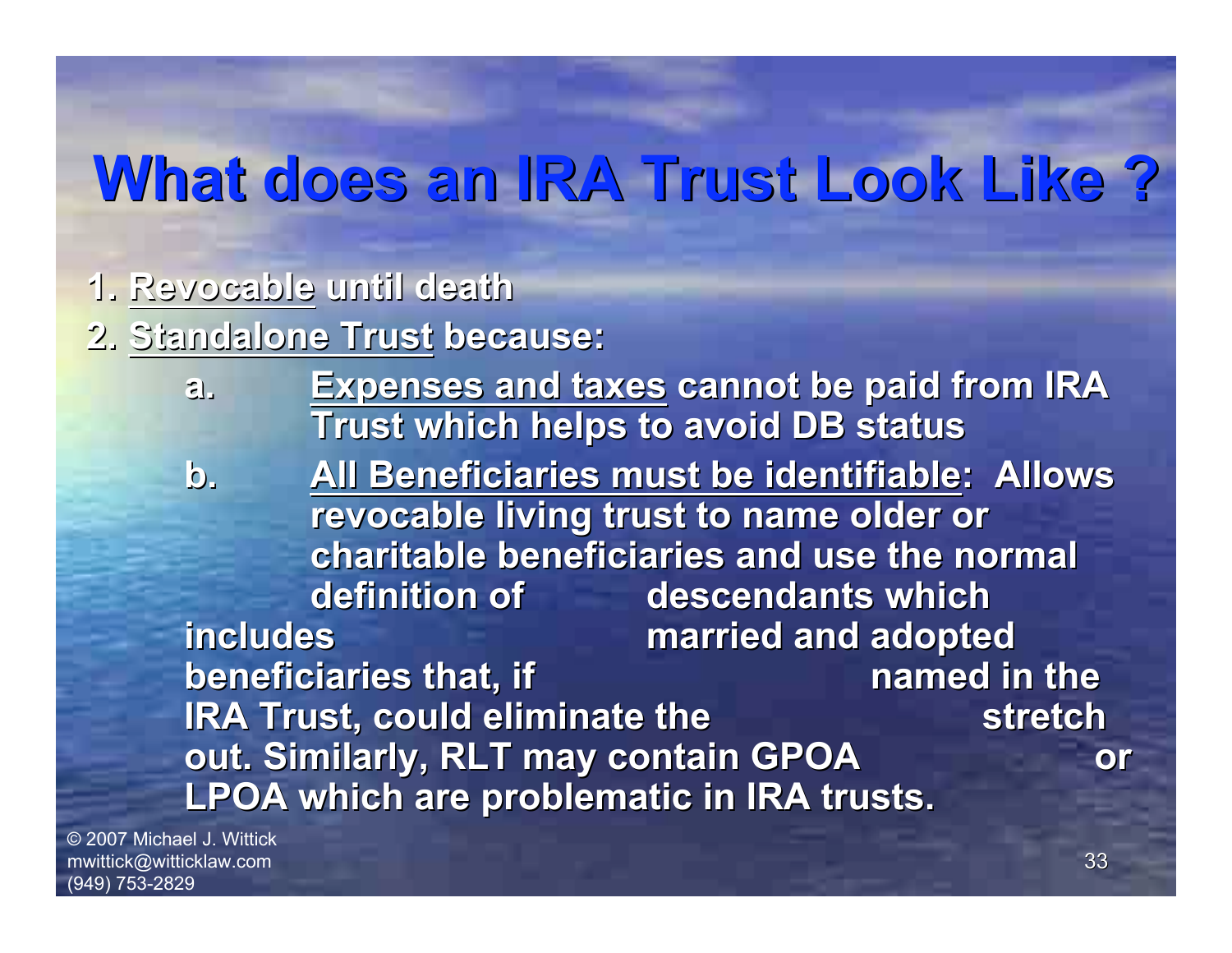**c.** Standalone trust allows RLT to have the broadest **language language** *that acts to restrict or eliminate income that acts to restrict or eliminate income payouts payouts* **to a beneficiary, which would be problematic to a beneficiary, which would be problematic in** an IRA Trust seeking to qualify for maximum stretch **out under conduit provisions. out under conduit provisions.**

**d.** A separate trust avoids the *tremendous danger* of **having a pecuniary bequest in a master trust which triggers IRD. triggers IRD.**

**e.** A separate trust makes it easier to do later **amendments amendments when tax law or retirement asset mix when tax law or retirement asset mix changes the dynamics of the planning. changes the dynamics of the planning.**

**f.** A separate trust is easier to get the IRA custodian to **read, understand and implement. read, understand and implement.**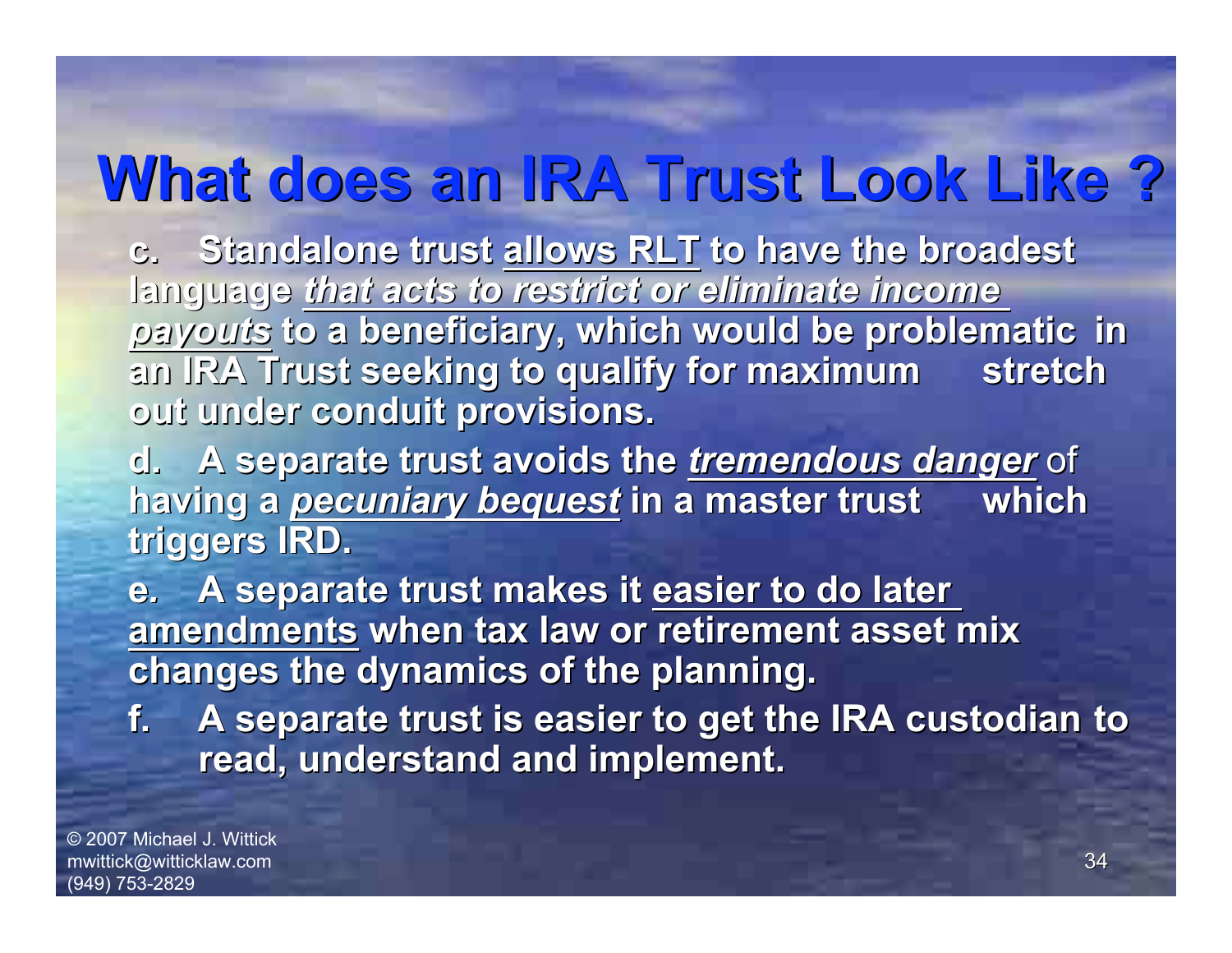- **3. Established now but not funded until death Established now but not funded until death**
- **4. DB of IRAs alone DB of IRAs alone**
- **5. Significant feature: can be structured to hold back MRDs (in accumulation trust) to offer much increased asset (in accumulation trust) to offer much increased asset protection protection**
- **6. Typical Designation of Beneficiary IF Spouse a DB:** 
	- **a. PB: S (for possibility of roll over) PB: S (for possibility of roll over)**
	- **b. SB: Bypass under IRA Trust**
	- **c.** TP: Separate Share Trusts under IRA Trust

**\* If Spouse rolls over, he or she can name separate shares \* If Spouse rolls over, he or she can name separate shares under IRA Trust as DB which preserves separate share under IRA Trust as DB which preserves separate share rule at his or her death rule at his or her death**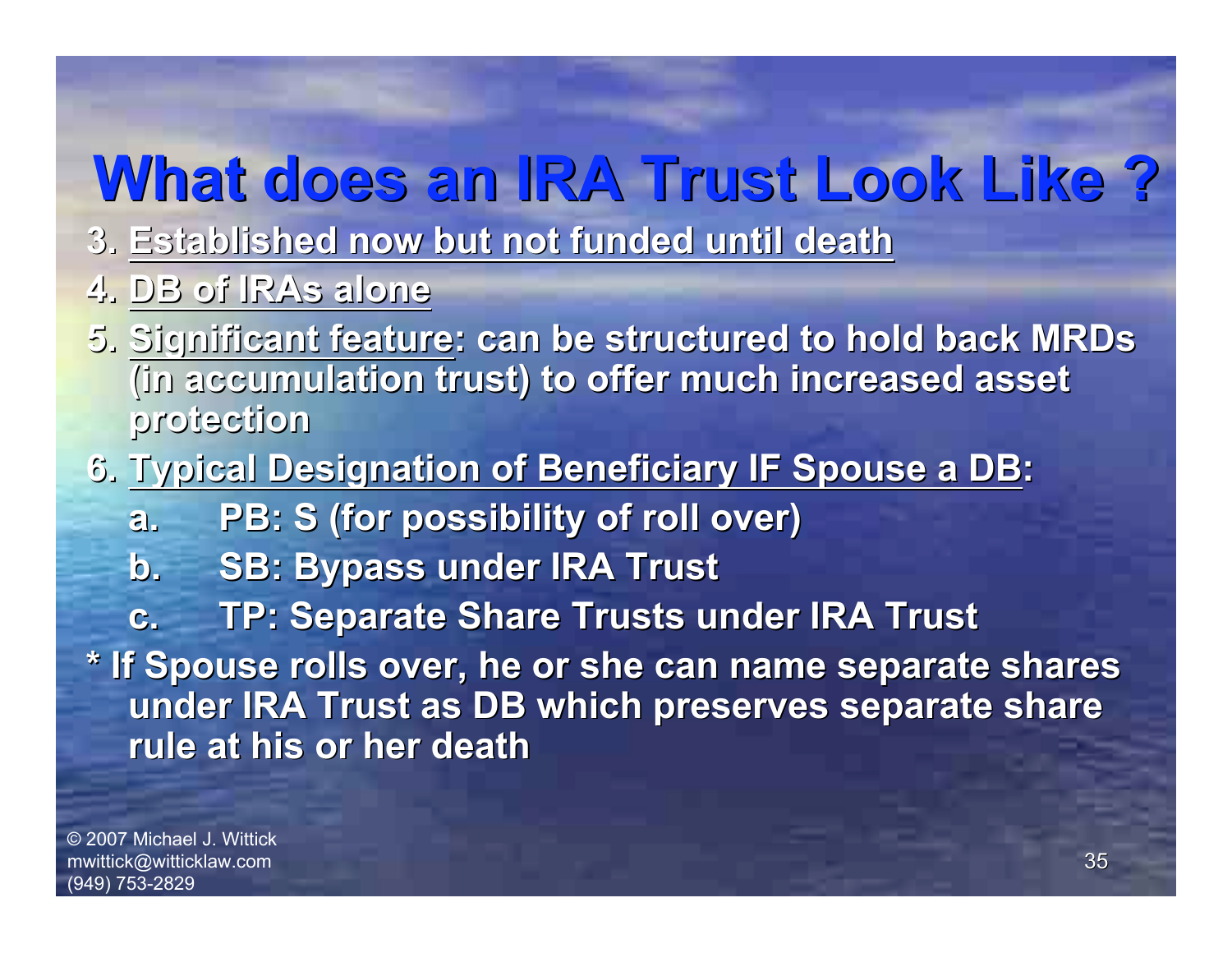**7. Reasons not to use Spouse as DB: Reasons not to use Spouse as DB:**

- a. RMDs to spouse may exhaust IRA
- **b.** If anything left to kids after spouse's death, must use **S's LE as measuring life (if spouse did not roll over)**
- **8. How to Designate Beneficiary of Separate Shares: How to Designate Beneficiary of Separate Shares:**

**a. "The IRA shall be divided divided into three equal shares for the A subtrust, B subtrust and C subtrust under the IRA Trust dated 1/1/01 and be paid to the trustee of said subtrusts subtrusts, to constitute three separate shares under , to constitute three separate shares under Code § 401(a)(9) and the Regulations thereunder."** 

**9. Trust Protector power to convert Conduit to Accumulation Trust Accumulation Trust**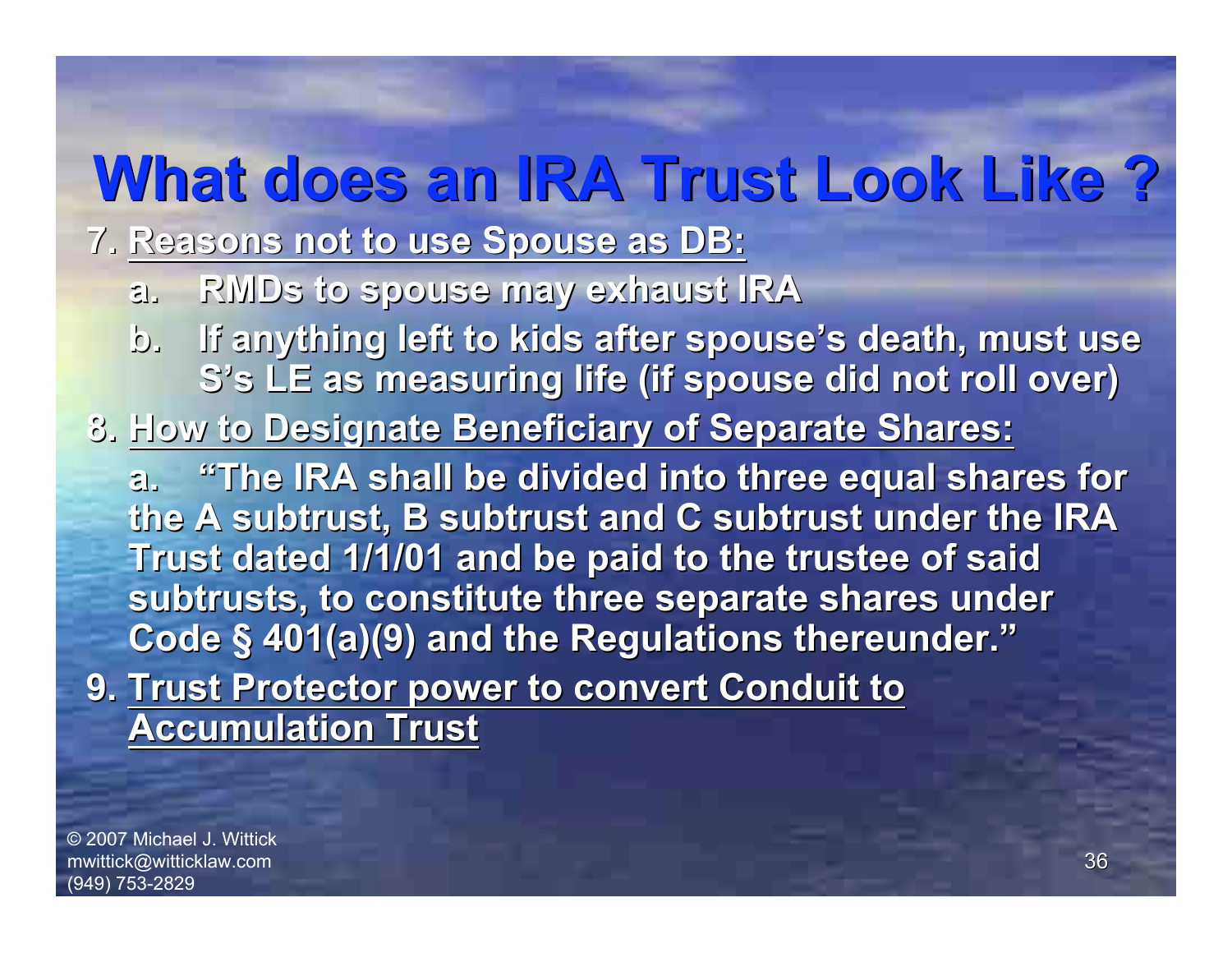- **1. Qualifies as Designated Beneficiary under Treas. Reg. Qualifies as Designated Beneficiary under Treas. Reg. §1.401(a)(9)-4 1.401(a)(9)-4**
	- **a**. **irrevocable irrevocable**
	- **b**. **identifiable beneficiaries identifiable beneficiaries**
	- **c**. **prevents application of 5 year payout rule prevents application of 5 year payout rule**
- **2. Income Tax Stretch Out Income Tax Stretch Out**
	- **a. guarantees separate share rule treatment guarantees separate share rule treatment**
	- **b. compel stretch out after death and prevent common compel stretch out after death and prevent common occurrence of beneficiary cashing out**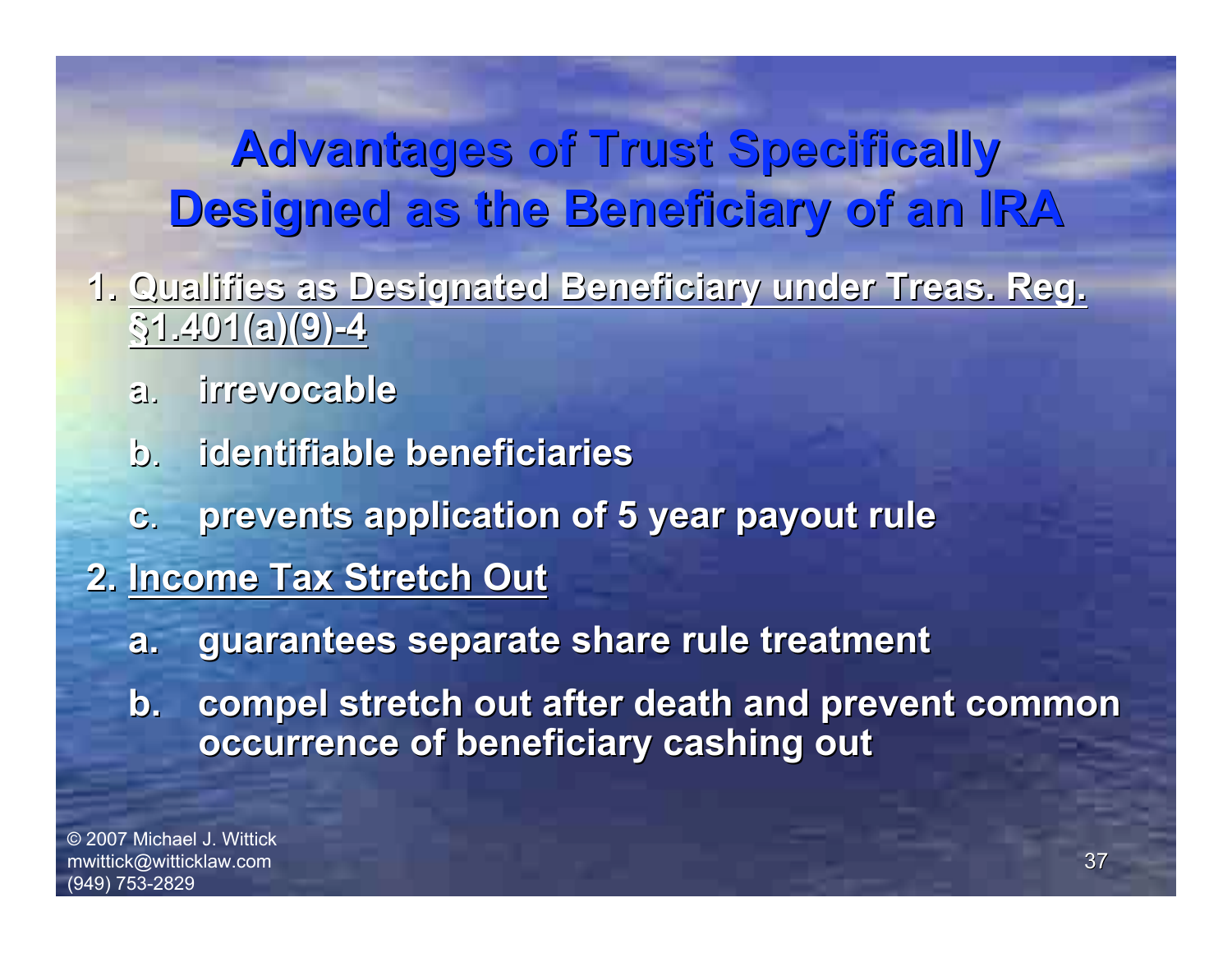- **c. power of compound interest power of compound interest**
- **d. Important for Roth IRAs as well as traditional IRAs d. Important for Roth IRAs as well as traditional IRAs because non spouse beneficiaries of inherited Roth IRAs must take RMD**
- **3. Estate Tax Protection Estate Tax Protection**
	- **a. fully fund Credit Shelter Trust**
	- **b. make sure that estate tax not paid by IRA make sure that estate tax not paid by IRA**
- **4. More Asset Protection** 
	- **a. spendthrift clause protection of trust**
	- **b. creditor protection**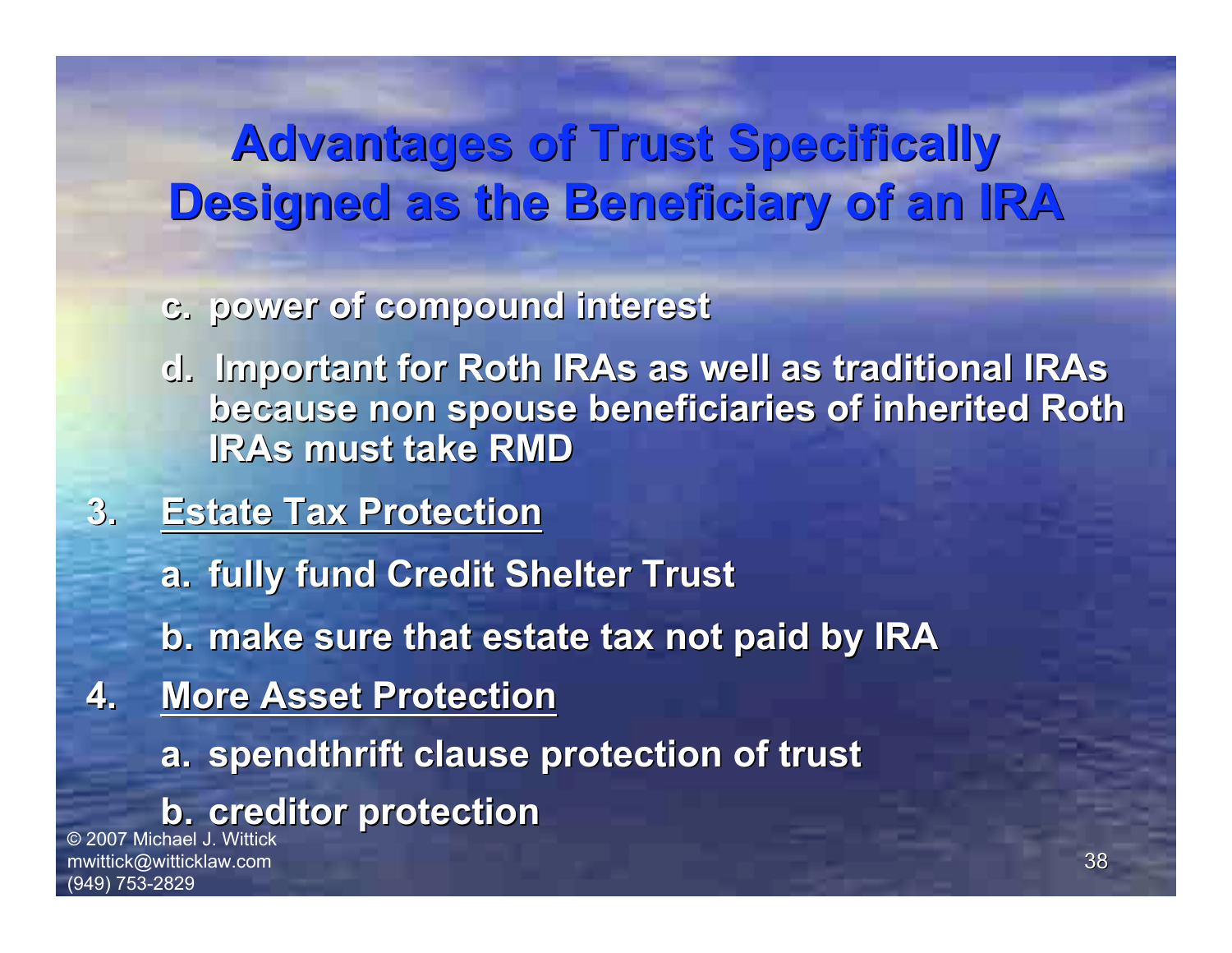- **c. divorce protection: QDRO Rules make it easy to divorce protection: QDRO Rules make it easy to transfer transfer the IRA to the other spouse and the divorce divorce rate is over 50%**
- **d.** Can limit payout to special needs beneficiaries to **insure ongoing benefits & inheritance insure ongoing benefits & inheritance**
- **e. needs based governmental benefits qualification & e. needs based governmental benefits qualification & prevention of recovery prevention of recovery**
- **f. lawsuits lawsuits**
- **g. bankruptcy g. bankruptcy**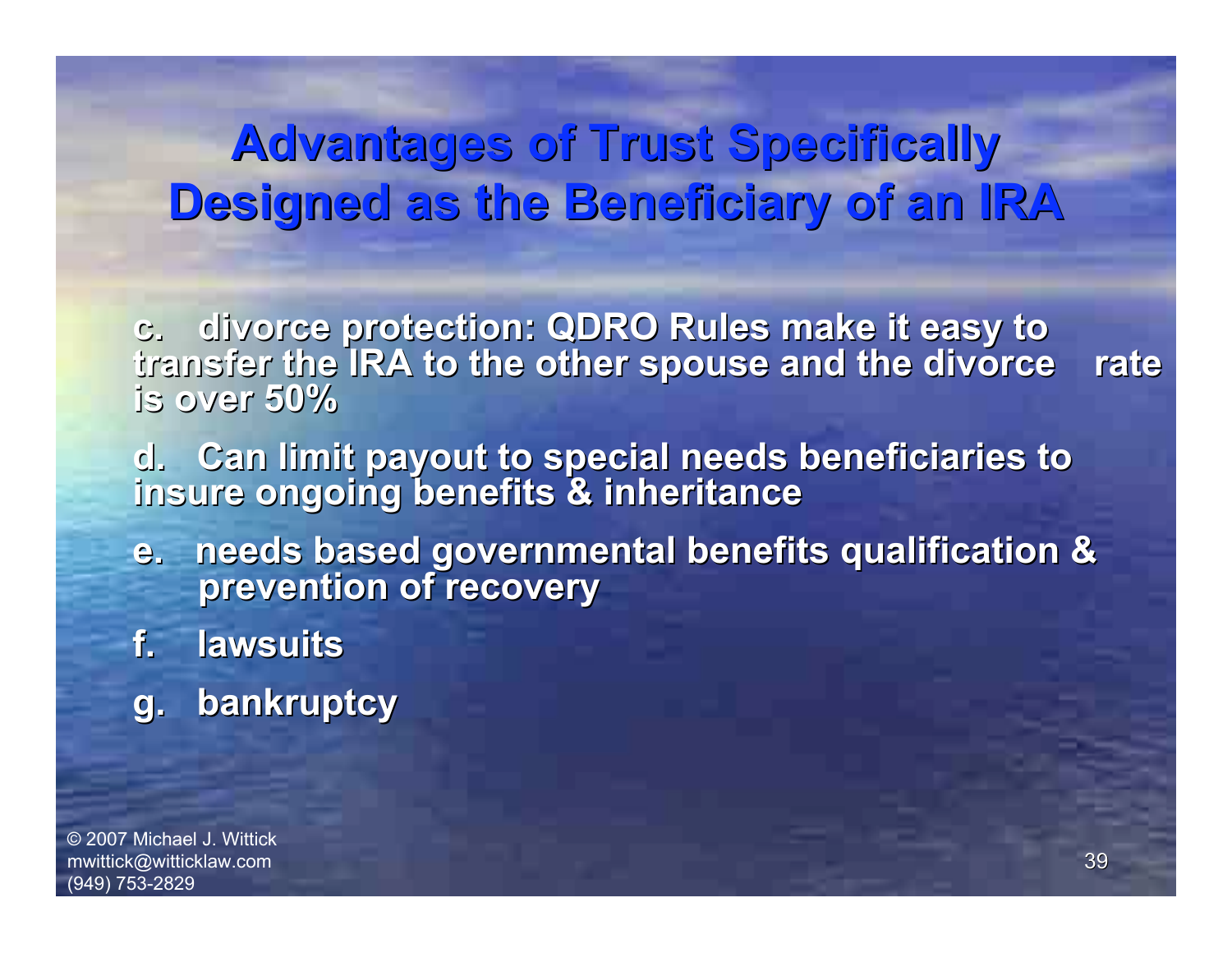#### **5. Other Additional Protection and Control Other Additional Protection and Control**

- **a. protects young, elderly or disabled beneficiaries a. protects young, elderly or disabled beneficiaries**
- **b. professional Investment management through b. professional Investment management through trustee**
- **c. conversion of conduit trust to accumulation trust c. conversion of conduit trust to accumulation trust**
- **d. GST planning d. GST planning**
- **e. client can establish the post death contingency plan allowing for more disclaimer planning**
- **f.** advisors can control client's overall planning **objectives better objectives better**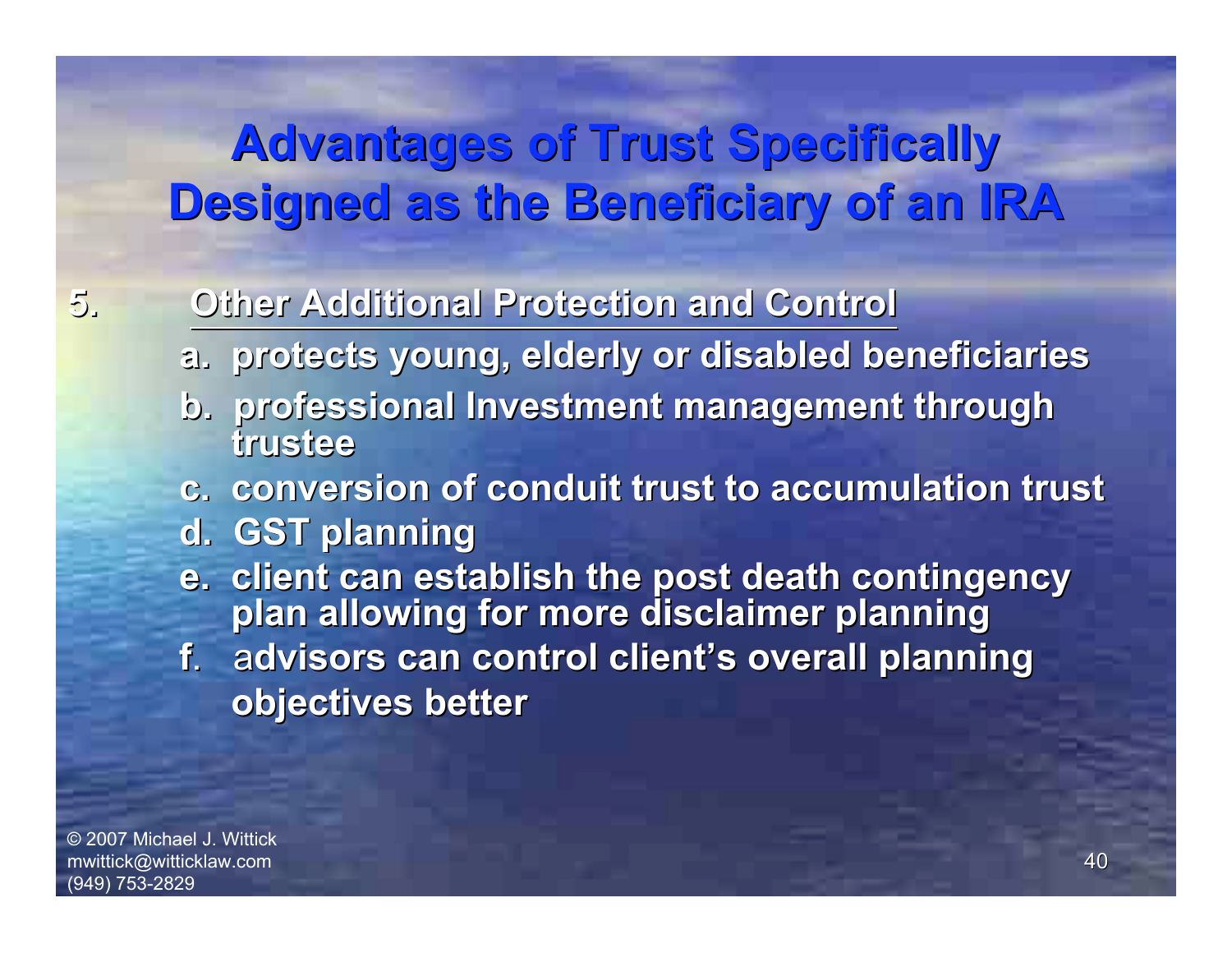**g.** proper distribution to participant's intended **beneficiaries and not to e.g., spouse's new spouse or spouse's children by prior marriage after roll over s children by prior marriage after roll over**

**h. coordination with other estate planning documents** and avoids potential conflict of planning for non IRA **assets in revocable living trust assets in revocable living trust**

**i. prevent control of plan administrator, influence of spouse or 3P or beneficiary to cash out beneficiary j. Endorsed by Ed Slott, Robert Keebler C.P.A. and Natalie Choate for the right case**